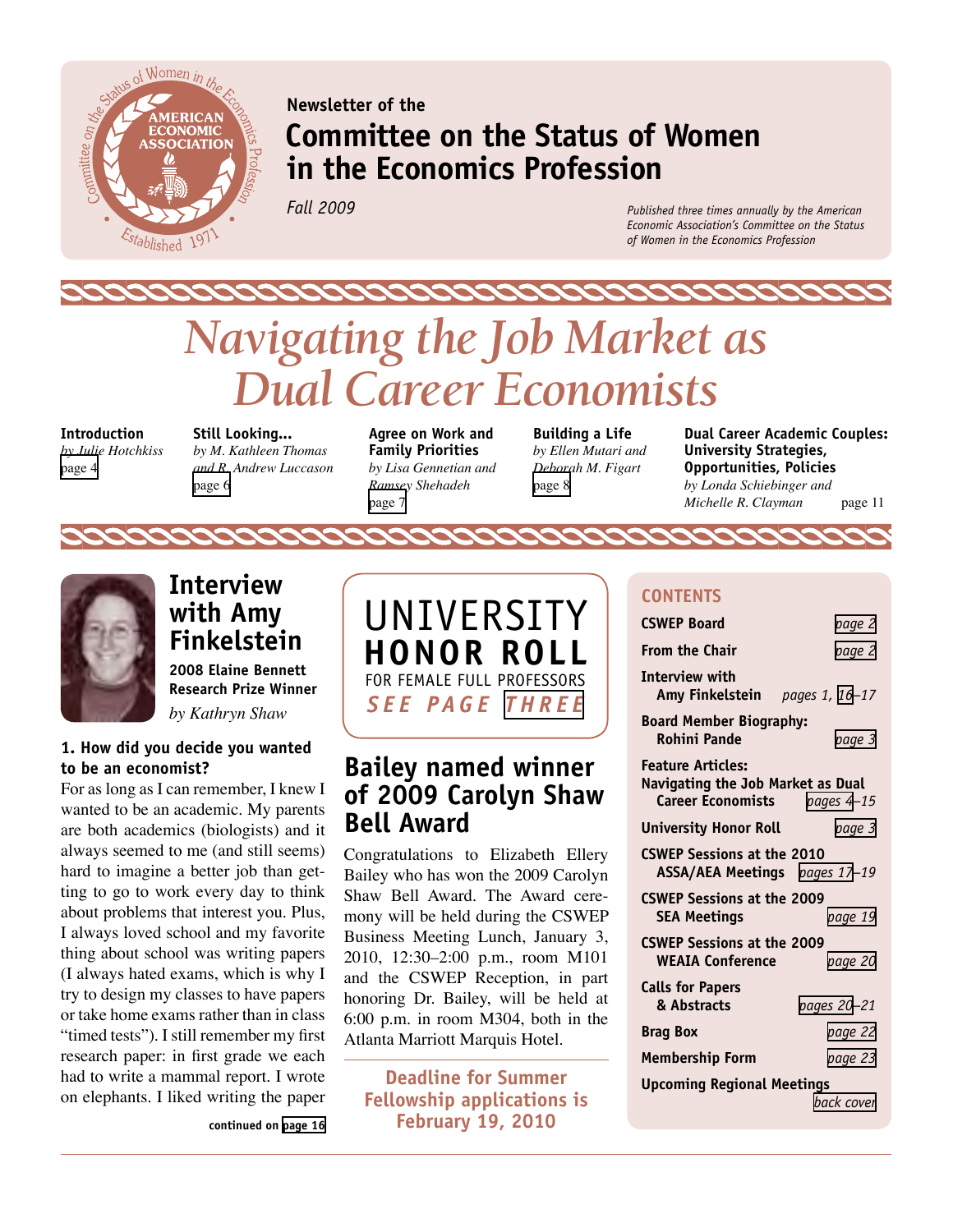There are several "themes" in this newsletter that remind me of the importance of the continuing efforts of CSWEP. The advertisement for the AEA calendar, with only one woman: Joan Robinson, included among the 18 economists shown, symbolizes that women in the profession have made significant advancements. Did you know that the first article in the first *American Economic Review* was written by a woman: Kathryn Coman? Most of our direct information is from the CSWEP survey of academic departments. A glass ceiling still

exists for many women: there is only one female Full Professor for every ten male Full Professors in Ph.D. granting departments. Forty percent of all such departments report they have no female Full Professors (see the University Full Professor "honor roll" on page 3). Yet one in three first year Ph.D. students are women. With more women in the economics profession, the likelihood of dual career partners has increased. The articles in this newsletter point out the difficulty that dual career economists may face, discuss the decisions made, and the relative value men and women attach to their partner's careers.

**See the [CSWEP web site](http://www.cswep.org) for more information on the activities listed below! Plan to submit paper proposals!** CSWEP will be organizing three sessions on gender-related topics and three sessions on real estate and housing topics for the January 2011 AEA meetings in Denver. We are hoping to co-sponsor at least one of the real estate and housing sessions with WREN (Women in Real Estate Network), a working committee of AREUEA (American Real Estate and Urban Economics Association). Accepted papers will be considered for publication in the Papers and Proceedings issue of the American Economic Review, a fantastic opportunity. E-mail a cover letter (specifying to which set of sessions the paper is being submitted) and a copy of a one- to two-page abstract (250–1000 words), clearly labeled with the paper title, authors' names, and contact information for all the authors by February 26, 2010 to [cswep@usm.maine.edu.](mailto:cswep@usm.maine.edu) Check out the call for papers for the Eastern Economic Association Meetings in Philadelphia February 26–February 28, 2010, with proposals due by November 16, and for the Western Economic Association in Portland, Oregon June 29–July 3, 2010, with proposals due by January 10, 2010.

**Come join us in Atlanta in January!** We are sponsoring two sessions on gender-related topics and three sessions on personnel economics topics. In addition, we are co-sponsoring with CSMGEP a panel session on the impact of AEA and NSF mentoring programs. Evidence is that the national CeMENT mentoring workshops make a difference. We are hosting several events in the Marriott Marquis. Please stop by the CSWEP Hospitality Suite for a continental breakfast or a beverage in M301. This a great place to network and to get away from the frenzy of the meetings. Come to the CSWEP reception on January 3 in M304. Meet with others and enjoy the refreshments.

**New format and time for the business meeting!!** On January 3, come to our business luncheon meeting in M101 to find out the results from the most recent survey of economics departments and meet the latest Bell award winner, Elizabeth Bailey. A light lunch will be served.

For the last ten years I have spent roughly two mont every year in a field setting in South Asia for research. While the specific questions asked by my different researed projects vary significantly, I have maintained a research fo cus on understanding how democratic forms of governance interact with voter preferences to determine which publ policies are chosen. Redistribution is central to policy-making in any low-income country. What keeps me motivated is the idea that economics research can help identify whi governance structures can provide historically disadva taged groups policy voice and how institutional design can affect service delivery.

Between field work, sabbatical and changing jobs have had a pretty peripatetic academic career. I spent thr years at Columbia, was on sabbatical at MIT for a year, then at Yale for two years, on leave at Berkeley for six mon and have since been at Harvard Kennedy School. The limited presence of senior female faculty, unfortunately, w a constant across all my jobs. The benefits that I derive from the few that were—like Penny Goldberg—has left  $r$ more convinced of my research findings (albeit from Indi

**Mentoring events in future years!** After the regional mentoring workshop in November and the national mentoring workshop in January there will be one additional regional workshop and one additional national workshop over the next two years due to the generosity of AEA. Hopefully we will be able to fund mentoring workshops beyond 2012.

**CSWEP provides even more opportunities for women in economics!**  Summer fellowships are a continuing popular addition to our programs. Preference is given to applications received by February 19, 2010. And the Joan Haworth mentoring fund, with a recent injection of funds, facilitates visits by senior women to campuses across the United States.

**Modernization of the CSWEP data base and improvements in the online CSWEP contribution form.** With your help we are going to make substantial changes in the CSWEP data base. And the new online form will make it even easier to contribute. **One-third of our budget comes from you!**

*—Barbara M. Fraumeni*



#### *Board Member Biography*

# **Rohini Pande**

Growing up in a large, noisy and fast growing Indian city was formative in defining

[http://etnpconferences.etnetpubs.](http://etnpconferences.etnetpubs.net/sea/sea1109/) [net/sea/sea1109/](http://etnpconferences.etnetpubs.net/sea/sea1109/) Research Department Federal Reserve Bank of Atlanta 1000 Peachtree Street N.E. Atlanta, Georgia 30309-4470 404-498-8198 [julie.l.hotchkiss@atl.frb.org](mailto:julie.l.hotchkiss@atl.frb.org)

Entering the U.S. academic system after finishing my doctoral work in Europe was a mixed experience. When I started my first job at Columbia, I had a limited sense of how the U.S. academic profession and the tenure system worked. However, the one benefit that this lack of knowledge carried was that I felt completely unconstrained in my research choices. This was particularly opportune since there were an increasing number of new opportunities to engage in field-based development research.

my interests in development economics. After a very short-lived stint (two days!) in medical school, I decided I was not meant for a career in the hard sciences. However, my pre-medical school focus on math and science courses meant that the only non-science undergraduate degree I could gain admission to was economics. Three years of an undergraduate economics degree left me unsure about my academic and career preferences and I chose to do a second degree in Philosophy, Politics and Economics at Oxford. I left Oxford a bit more certain of my academic interests in economics and very certain of my preference for large and noisy cities. I completed my doctoral work on the political economy of development in the London School of Economics. I was lucky to have a very thoughtful and supportive thesis advisor—Tim Besley—and his support has been critical for my academic career. My mobility while a junior faculty is not unusual in the profession—and certainly being a migrant meant that I had less strong ties to any single US cities. That said, changing jobs and moving is exhausting. For me, one of the best rewards of all this moving has been developing a strong network of female colleagues and coauthors. Many of them, like Esther Duflo, Erica Field and Rema Hanna, also run around the world and it is always great to find one of them in India to go search out the least bad of the local wines! Another fun aspect of the job has been the increasing number of graduate students who go as Research Assistants for a summer in the field and come back having caught the bug. Seeing them develop individual projects and develop strong networks of other researchers, NGO workers and policy practitioners has been fantastic.

villages!) on the effectiveness of exposure to women in positions of power in dismantling social stereotypes.

#### <span id="page-1-0"></span>**DIRECTORY OF CSWEP BOARD MEMBERS**

**Barbara M. Fraumeni, Chair** University of Southern Maine Muskie School of Public Service Wishcamper Center PO Box 9300 Portland, ME 04104-9300 [cswep@usm.maine.edu](mailto:cswep@usm.maine.edu)

#### **Joan G. Haworth,**

**Donations Chair ERS** Group 4901 Tower Court Tallahassee, FL 32303 (850) 562-1211 FAX (850) 562-3838 [jhaworth@ersgroup.com](mailto:jhaworth@ersgroup.com)

#### **Debra A. Barbezat**

Colby College 5239 Mayflower Hill Waterville, Maine 04901-8852 207-859-5239 [dabarbez@colby.edu](mailto:dabarbez@colby.edu)

#### **Linda A. Bell, CSWEP East**

<http://www.iona.edu/eea/> Economics Department Haverford College 370 Lancaster Avenue Haverford, PA 19041-1392 (610) 896-1253 Fax: (610) 896-1041 [lbell@haverford.edu](mailto:lbell@haverford.edu)

#### **Kaye G. Husbands Fealing CSWEP Midwest**

<http://web.grinnell.edu/mea/> Visiting Professor Hubert H. Humphrey Institute of Public Affairs University of Minnesota 164 Humphrey Center Minneapolis, MN 55455 (612) 624-6449 [khf@umn.edu](mailto:khf@umn.edu)

#### **Donna Ginther**

Department of Economics University of Kansas Summerfield Hall Lawrence, KS 66045-7585 [dginther@ku.edu](mailto:dginther@ku.edu)

#### **Julie Hotchkiss, CSWEP South**

#### **Fiona M. Scott Morton**

Professor of Economics and Strategy Yale School of Management Box 208200 New Haven, CT 06520-8200 (203) 432-5569 Fax: (203) 432-6974 [fiona.scottmorton@yale.edu](mailto:fiona.scottmorton@yale.edu)

#### **Patricia C. Mosser**  Senior Vice President Markets Group Federal Reserve Bank of New York

33 Liberty Street New York, NY 10045 (212) 720-6416 Fax: (212) 720-2947 Trading desk: (212)720-6860/6880 [patricia.mosser@ny.frb.org](mailto:patricia.mosser@ny.frb.org)

#### **Ron Oaxaca**

McClelland Professor University of Arizona McClelland Hall, Room 401QQ PO Box 210108 Tucson, AZ 85721-0108 (520) 621.4135 [rlo@email.arizona.edu](mailto:rlo@email.arizona.edu)

#### **Martha L. Olney, CSWEP West**

<http://www.weainternational.org/> University of California Department of Economics 549 Evans Hall, #3880 Berkeley CA 94720-3880 510-642-6083 (o) [molney@econ.berkeley.edu](mailto:molney@econ.berkeley.edu)

#### **Rohini Pande**

John F. Kennedy School of Government Mailbox 46 79 JFK Street Cambridge, MA 02138 (617) 384-5267 [Rohini\\_Pande@ksg.harvard.edu](mailto:Rohini_Pande@ksg.harvard.edu)

#### **Amy Ellen Schwartz**

Professor of Public Policy, Education and Economics Wagner School of Public Service New York University 295 Lafayette Street New York, NY 10012 (212) 998 - 7461/7405 [amy.schwartz@nyu.edu](mailto:amy.schwartz@nyu.edu)

#### **What is CSWEP?**

CSWEP (the Committee on the Status of Women in the Economics Profession) is a standing committee of the AEA (American Economics Association). It was founded in 1971 to monitor the position of women in the economics profession and to undertake activities to improve that position. Our thrice yearly newsletters are one of those activities. See our website at [www.cswep.org](http://www.cswep.org) for more information on what we are doing.



#### **NEWSLETTER STAFF**

Barbara M. Fraumeni, Editor Julie Hotchkiss, Co-Editor Deb Arbique, Assistant Editor Debra Barbezat, Oversight Editor Leda Black, Graphic Designer

# **University Full Professor Honor Roll**

The following table lists self-reported information from institutions that grant Ph.D.s in economics (92% response rate). The table lists the universities whose economics departments rank in the top ten of departments using either one of the listed criteria. Note that the reported data show that 40% of all participating departments have no female full professors.

| .cc<br>'n-     |                                                                | % of full<br>professors that<br>are female | # of female<br>full professors |
|----------------|----------------------------------------------------------------|--------------------------------------------|--------------------------------|
| hs             | Columbia University                                            | 18%                                        | 6                              |
| :h.            | University of California, Berkeley                             | 15%                                        | 5                              |
| ch             | University of California, Los Angeles                          | 25%                                        | 5                              |
| $\overline{0}$ | Colorado State University                                      | 44%                                        | 4                              |
| ce             | Princeton University                                           | 10%                                        | 4                              |
| lic            | University of Massachusetts at Amherst                         | 27%                                        | 4                              |
| ık-            | Vanderbilt University                                          | 19%                                        | 4                              |
| ed<br>ch       | Carnegie Mellon University                                     | 23%                                        | 3                              |
| ın-            | Iowa State University                                          | 11%                                        | 3                              |
| an             | Ohio State University                                          | 14%                                        | 3                              |
|                | Rutgers University-New Brunswick                               | 13%                                        | 3                              |
| sΙ             | University of California, Davis                                | 20%                                        | 3                              |
| ee             | University of Illinois at Chicago                              | 23%                                        | 3                              |
| en             | University of Oregon                                           | 23%                                        | 3                              |
| ıth            | University of Texas at Dallas                                  | 33%                                        | 3                              |
| m-             | Western Michigan University                                    | 27%                                        | 3                              |
| as<br>ed       | <b>CUNY Graduate School and University</b><br>(Queens College) | 25%                                        | $\overline{c}$                 |
| ne             | Wayne State University                                         | 25%                                        | $\overline{c}$                 |
| an             | Tulane University                                              | 50%                                        | $\mathbf{1}$                   |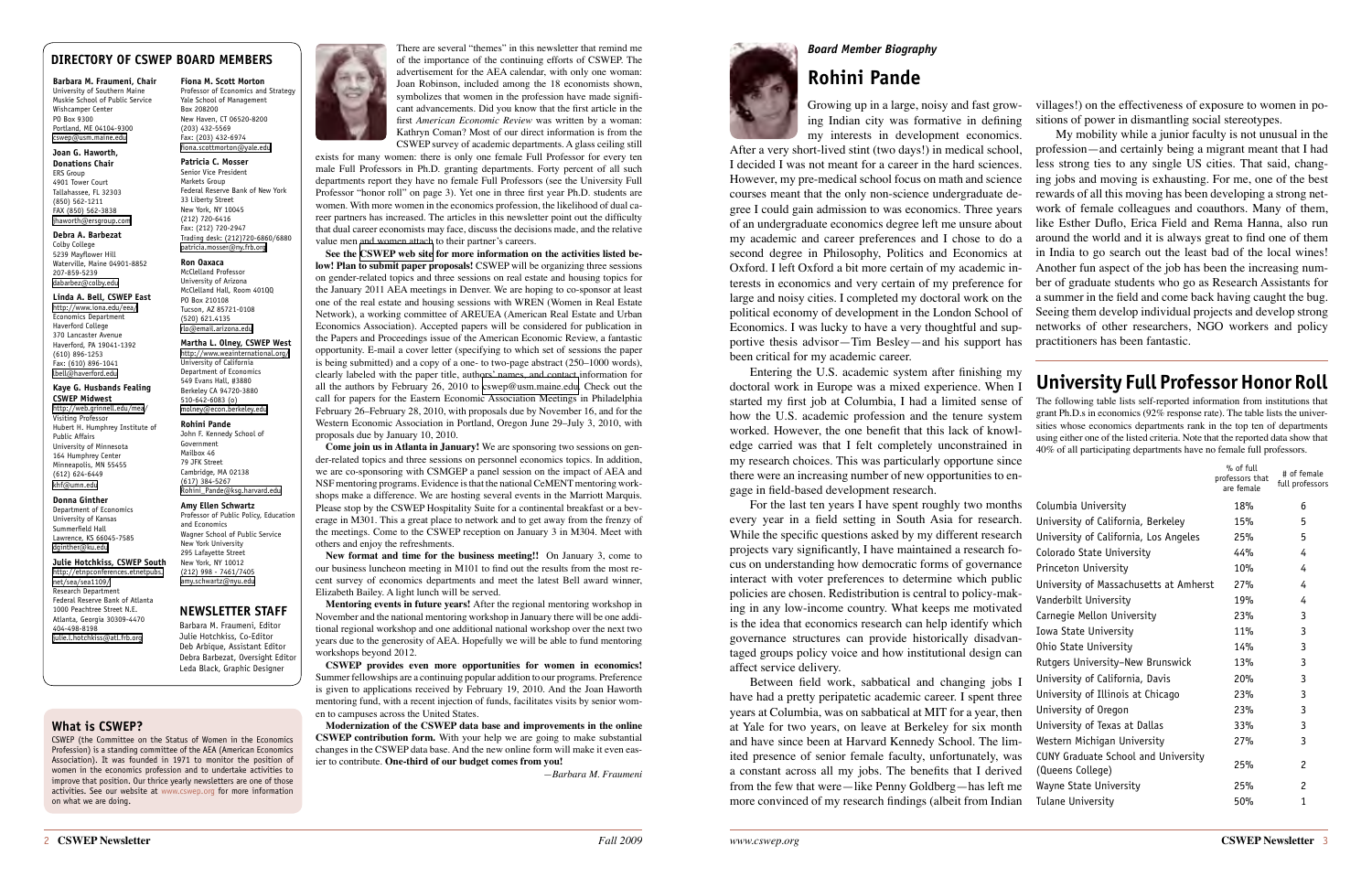# *Navigating the Job Market as Dual Career Economists*

condidada condida condida condida condida condida condida condida condida condida condida condida condida condi

<span id="page-2-0"></span>



ook around. What share of your married female colleagues are married to other Ph.D. economists? In the Research Department at the Federal Reserve Bank of Atlanta, it's 60 percent. In the Economics Department at Georgia State Uni-L<sub>oc</sub>

*Introduction by Julie Hotchkiss, Research Economist and Policy Advisor, Federal Reserve Bank of Atlanta*

versity, it's 50 percent. And most of my new, young male colleagues are also married to Ph.D.economists. It's a phenomenon many of us have either seen or experienced first-hand. In spite of ensuring stimulating dinner conversation, partnering with, what is often the case, a graduate school colleague can make for a particularly challenging and stressful job market experience.

In the articles that follow, three couples offer their advice on how to navigate those difficult decisions and make those difficult choices that come along with being lucky enough to spend the rest of your life with someone who doesn't cringe when you use the term "opportunity cost" at dinner. Kathleen and Andrew are the youngest in their careers. Kathleen finished first, Andrew is the trailing spouse and they are still in the process of locating those jointly rewarding careers in academia.



While the job market is full of stressors for all new Ph.D. economists, couples face some unique challenges, and with a significant number of joint-economist job searchers, employers have some unique opportunities in considering hiring couples.



Lisa and Ramsey found their best options outside of academia. On the job market for the first time together, they had the added challenge of a newly arrived bundle of joy who one day would cringe when opportunity cost comes up at the dinner table. Ellen and Deb bring yet a third perspective to the joint-economists job search. Although, as lesbians, they perhaps faced a more complex set of issues on the path to careers in academia, all three couples offer comfortingly similar advice. "Flexible," "communication," "open minded" are themes that all three articles touch on.

In the fourth article, Londa Schiebinger, a historian, summarizes the findings of her research on dual-career academic couples. She presents some striking results comparing attitudes toward career between couples who are both in academia and couples with only one member in academia. She also offers some pointed advice to university and colleges about the value in hiring couples and the best strategies for doing so.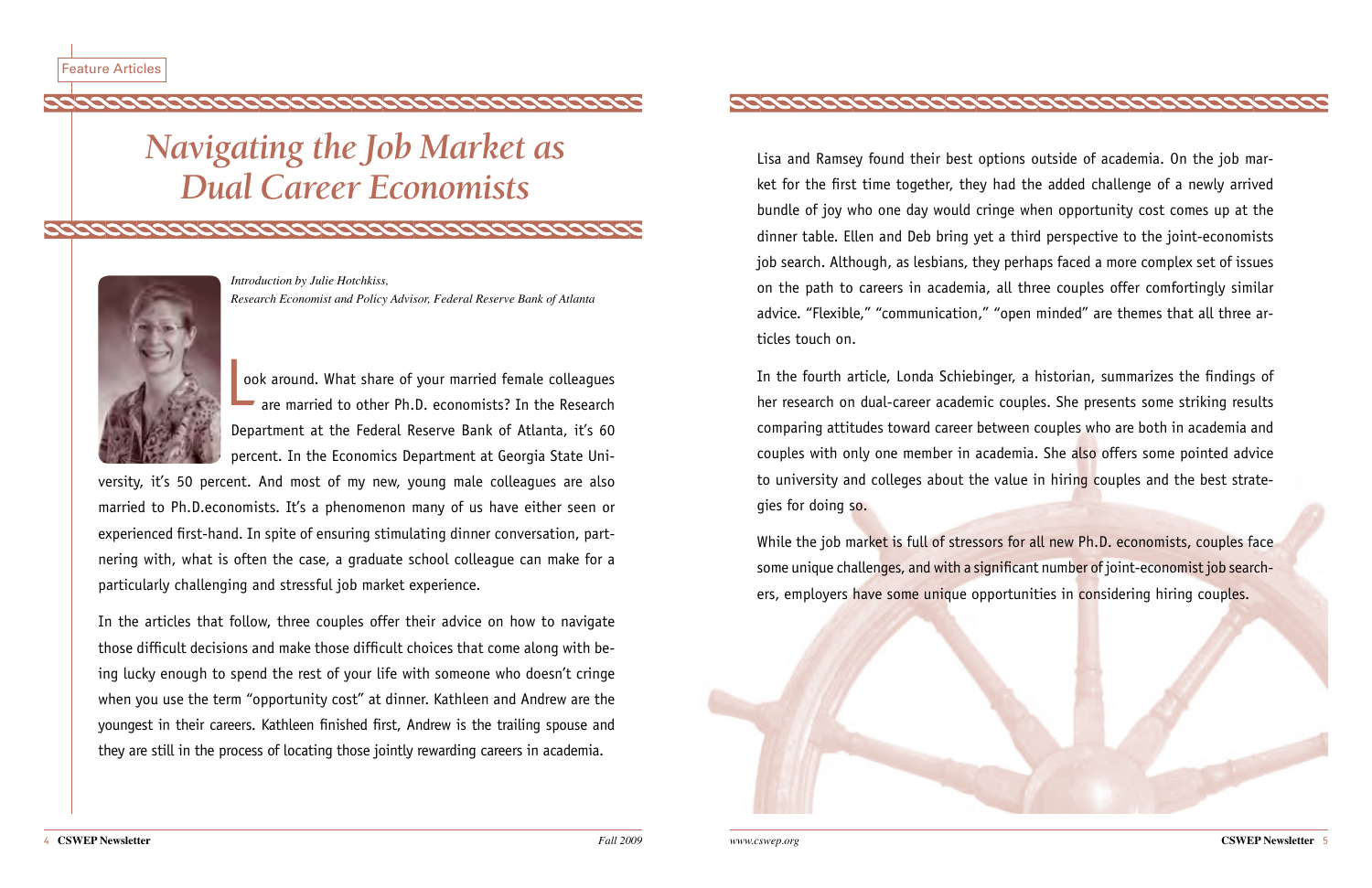

My spouse, Ramsey and going on a dual job market search may seem like Shehadeh, and I com- a dangerous mix. But, with hard work and lots of suppleted our Ph.D.s in port from family and from the Cornell community, we managed the year through to a successful outcome.

Our first big decision was whether or not we were Ramsey is now a successful practicing economist as going on the market as individuals or officially as a couple. We decided to not actively pursue a joint job market strategy and kept our efforts individually oriented but with our own agreement about work and cases). After an initial productive and rewarding eight family priorities: (1) we would individually apply to everything and anything that interested us; (2) that ation firm with expertise in using random assignment any position was an option but not at the cost of design—I am currently an affiliate of The Brookings being separated from each other; (3) that we both Institution working on a variety of research projects recognized rewarding nonacademic careers and acevaluating programs to support low income families tively pursued them; (4) that geography was not a and their children. We have three children and live in first order consideration as long as we were together;

and (5) that at the right time during the job market process we would disclose our joint search to any potentially serious prospective employer. The fact that we had a child was not something that came up or something we mentioned during the job market ining a break for two years upon completing his first terview process. Having a child did of course force year exams. Our wedding took place shortly after we aus to have very real discussions about family and arrived at Cornell during a whirlwind trip to Boston work balance, jolting each of us to think hard about our expectations about each other's roles and what metric exam and right before my first microeconomics would be best for our daughter (and other children

exam. (I performed terribly on the latter and okay on to come). Ramsey and I had an unusual and rewarding graduate school and job market experience across many fronts. We arrived at Cornell in 1993, me as a new student and Ramsey as a returning student after takon Columbus Day weekend right after my first econothe former, and much later confessed to my professors that a wedding distracted me.) I only later appreciated these years of being graduate students together: long runs through beautiful Ithaca.

Economics from Cornell University, defending our dissertations on the same memorable day in July 1998. Senior Vice President at National Economic Research Associates (a consulting firm of economists who provide expertise in antitrust, securities and related years post-Ph.D. at MDRC—a non profit policy evaluthe New York City area.

Upon receiving my advisor's blessings that I was my job market paper—in fact, it was Labor Day. Be-

**Agree on Work and Family Priorities**



*Lisa Gennetian,* 

*Senior Research Director, Economic Studies, The Brookings Institution Ramsey Shehadeh, Senior Vice President, National Economic Research Associates*

bright students, have our research interests supported, be relatively close to our family, have access to affordable housing and good school systems, not face a killer commute, and maybe be within close proximity to a good Thai restaurant and a couple of shopping malls. Something will clearly have to give.

> As some context to these "principles," each of us had two years of professional experience prior to graduate school. This grounded us in our evaluation studying, sharing an office, sharing meals, going for of academic and nonacademic careers. I was very focused on getting a great job that would enable me to continue to conduct top quality applied policy well on my way to completing a Ph.D., we decided to research (with high standards for evidence, opporhave a child. Our eldest daughter was born in Ithaca tunities to learn to raise research funds, engage in in 1997 two days before I was scheduled to present active communication of findings with a broader audience to turn research into policy). This also meant ing married, with a first child (and hence no sleep), **continues on [page 14](#page-7-0) continues on [page 15](#page-7-0)**

I will most likely have to give up tenure, although most of the schools we have talked to so far would be able to give me a short line to tenure—1 to 2 years. Being close to our family may mean a plane ride—not a 2-hour trip in the car. Good restaurants and shopping will probably mean heavier traffic. We understand the trade-offs. Hope for perfection, but plan to make some compromises. But also know what you won't be willing to compromise. Drew and I never wanted to live in different cities or states. This is especially true now that we have children. We also want academic jobs, and we have never applied to any jobs in the private sector. To give some perspective, on the junior market, before we were an academic couple, we sent out upwards of 75 applications. In the last two job markets, we have sent out no more than a dozen applications.

#### **Be upfront from the beginning**

The first year we were on the market, we did not reveal in our cover letters that we were on the market with a spouse. I had a good first interview with a university we both loved. But they didn't realize that Drew had also applied. Even though they were hiring for multiple positions, they were for different fields, and they did not have a system in place to deal with a trailing spouse. Now we mention each other in the opening paragraph of our letter of application. Why even waste time with an interview, if the department cannot accommodate both of you? Also, with my situation, an application would look rather suspect if I

I never intended to marry another economist,

but in June 2004 that's exactly what I did. I was a new assistant professor at Mississippi State University, and luckily I worked for a department head who was very sympathetic to the plight of academic couples. Andrew was in a tenure-track position at Nichols State University in south Louisiana. For the year prior to our wedding, I made trips down to the bayou or Drew drove up to Starkville. We were young and in love, and that was just fine.

But the 5½ hour car rides got old rather quickly. We knew we did not want to live apart, so after his first year, Drew left his tenure-track position and took an instructor position at MSU. We were very grateful this opportunity became available. It was our understanding that it would be temporary, and Drew would have a shot at a tenure-track position soon.

Five years later, Drew is still in the instructor position. This coupled with changing dynamics in our department resulted in us going out on the job market two years ago. So far, we have been unsuccessful at finding two appropriate positions. We will continue to look until we do. I was recently promoted and awarded tenure at MSU, but I really believe Drew deserves his shot at a tenure-track position. He gave up one to move to Starkville—now it's my turn to make a sacrifice for him if necessary.

Obviously, we are in the trenches. I cannot offer advice about how to successfully navigate the job market as an academic couple. But I can tell you about our experiences so far, and offer some of the insights we have gained to date.

#### **Expect imperfection**

Ideally, I would like to be hired as an Associate with tenure, Drew would like to have a tenure-track job, we want to work at a good university or college with

# **Still Looking...**



*M. Kathleen Thomas, Associate Professor of Economics, Mississippi State University*

<span id="page-3-0"></span>

*R. Andrew Luccasen, Instructor, Department of Finance and Economics, Mississippi State University*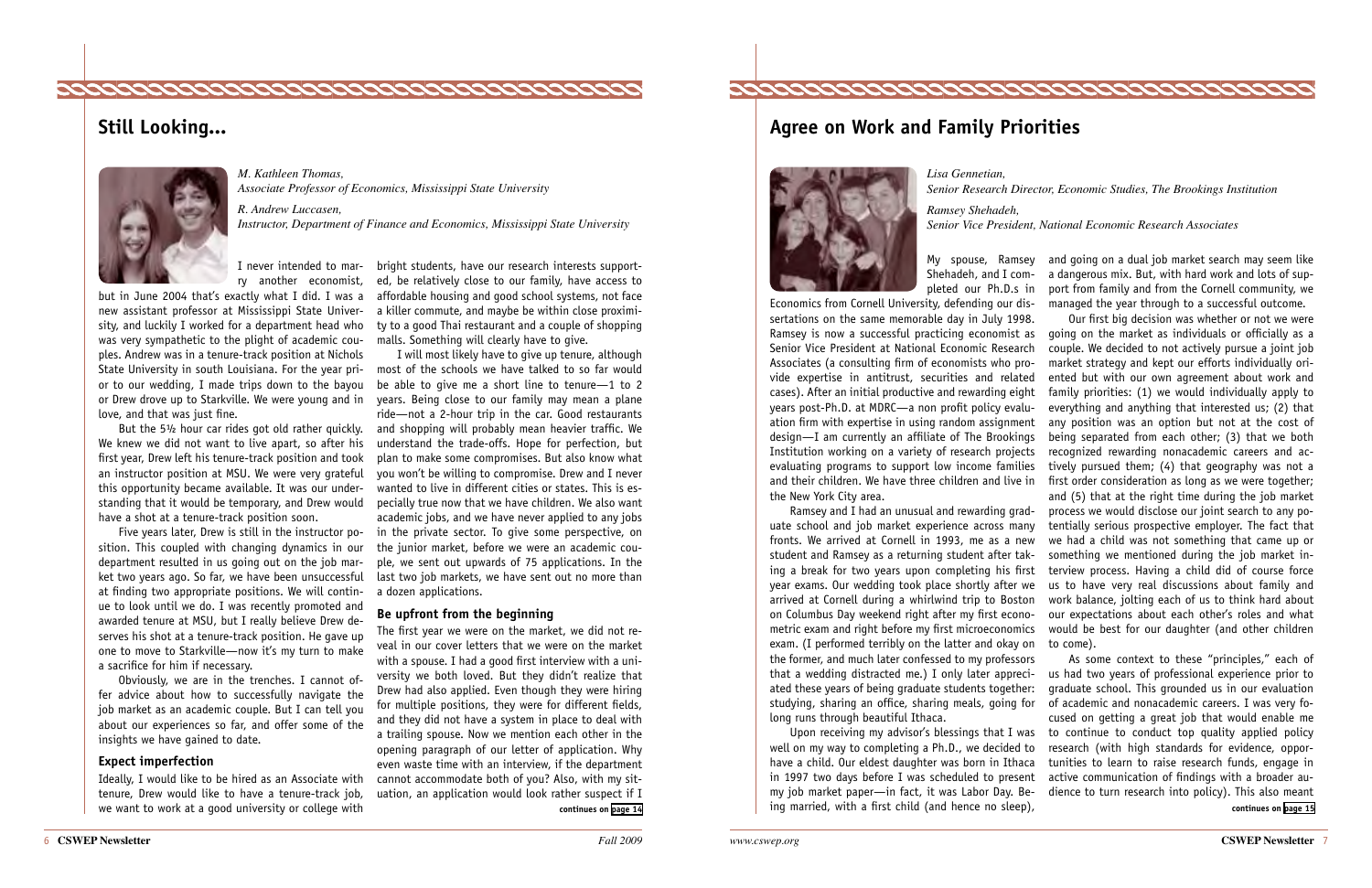our home.

We had several things going for us that transcend the particulars of our situation:

#### **Advantage #1**

We were both willing to make **compromises and tradeoffs,** and we have.

#### **Advantage #2**

We were **flexible** about what constitutes career success. Most importantly, we have not defined ourselves by the academic reputation of our employer. Although we have not had the institutional supports for our research provided by the top-tier institutions, we have been productive scholars with solid reputations within the heterodox community. And we both enjoy teaching students from a variety of backgrounds. Teaching at an institution like Stockton is not about passing the disci-

#### **Advantage #4**

laborate on our research—sharing our ideas as well as There is almost always someone with whom to discuss ideas. At one point, we even turned the dining room of a rented home into the study because it had the only modern electrical outlets for our computers. Work became the literal center of our home. We both understand the rhythms of academic life: syllabi revisions, waves of grading, publishing deadlines, etc.

plinary torch, but about nurturing individual students' awareness of and intellectual engagement with economic life as they pursue a variety of careers. **Advantage #3** We **communicated** with each other about our hopes and ambitions, our frustrations and set-backs. And communicated. And communicated. The first important compromise came when Deb was finishing her dissertation and entering the job market. Because Ellen was just starting graduate school, Deb delayed going on the national market and stayed at AU to teach in their Washington Semester Program. When Deb had the opportunity to teach about the European Union in AU's Study Abroad program in Brussels in Fall 1987, Ellen took leave from graduate school and did an independent study project so we could live abroad together.

We learned from our past decisions, both good and bad. a lesson learned the hard way. The first year that Deb And we talked about what we learned. Our approach to career decisions reflects our values as feminists. In our research and in our private lives, we have sought a balance between what has been termed "equality feminism" and "difference feminism." Equality feminism emphasizes breaking down barriers so that women can do those activities and embrace the characteristics that have been deemed "male"—and are often disproportionately rewarded by our society. Difference feminism accentuates the need to value the activities and characteristics that have been labeled "feminine." Personally, this has meant that we value our work, but view paid employment as only one of the life activities dissertation, and dealt with the final stages of her moththat provides meaning in our lives. Still, the need for flexibility and compromise was entered the national academic job market, Ellen had a narrow (and unrealistic) list of major cities where she would move. Though Deb came close to meeting those parameters, she instead received a Fulbright to return to Europe. We spent another year in Western Europe, with Ellen studying for comps. We came back briefly for the ASSA meetings and winter job interviews, this time casting a broader geographic net. Deb accepted an offer from Eastern Michigan University in Ypsilanti, Michigan, starting Fall 1990. We settled into living in progressive Ann Arbor. She received tenure and promotion to Associate Professor, while Ellen adjuncted, completed her er's illness.

In twenty-five years of living together, we have never had a commuter relationship. We knew early on that we wanted to avoid separate households if possible. We have come close several times, and never firmly ruled out the possibility. But for us, it would be a last resort.

#### **How We Got Here**

We met in 1983, in graduate school at American University in Washington, DC. 1983 was Ellen's first year at AU, while Deb was studying for her comprehensive exams and about to become "ABD."

Of course, because we collaborate on research, the boundaries between work and the rest of life are quite porous! Our productivity has been enhanced by living with our primary co-author. This has its advantages. our friend and eventual co-author, Marilyn Power of Sar-As Ellen entered the academic job market, the limited possibilities in southeast Michigan became apparent. One of the most important pieces of advice came from

As lesbians, we were even more hesitant than a married heterosexual couple might be to discuss our personal situation in a job interview or before accepting an offer. Back in the 1980s and the early 1990s, lesbians were still pretty invisible in society and culture. Everyone from grocery store clerks to fellow graduate students would, sensing a strong bond, ask if we were sisters, something that happens far less often in a post-Melissa-k.d.-Ellen DeGeneres world. Even assessing the campus climate for lesbian faculty was more difficult at the time. Geography, specifically living in a "blue state," with a visible LGBTQ (lesbian, gay, bisexual, transgender, and queer) community, also mattered a great deal to us, limiting where we would apply for jobs.

**Hurdle #3** Two career-committed academics in a national job market face many challenges when trying to find satisfying individual employment situations while building a life together. We faced a distinct set of hurdles in our search process, a process that really began in the mid-1980s when Deb entered the job market and continued—off and on—until Ellen landed a tenure-track job in 1999:

> These hurdles made our search process more complex. But we have cleared them and landed on our feet. We are tenured professors at a relatively small (about 7000 students) public sector college in southern New Jersey. After getting tenure for the second time in her career, Deb has served as Dean of the School of Graduate and Continuing Studies at Stockton for six years. Ellen is now on the Economics faculty at Stockton and is serving as Women's Studies Coordinator. Over 60 of our colleagues and their spouses/partners (along with other friends and neighbors) attended a celebration in honor of our 20th anniversary and domestic partnership in 2004. We now have "upgraded" to a state-recognized civil union. Our institution, founded in 1970, emphasizes interdisciplinary teaching and research, making it welcoming for heterodox approaches to economics. And we continue to col-



#### **Hurdle #1**

We are both economists, from the same Ph.D. program, in similar fields. Deb, who completed her degree in 1986, studies discrimination and contemporary labor market policies; Ellen, who finished in 1995, studies the economic history of women's employment. Even "worse"—from the employer's perspective—we are frequent collaborators and co-authors. This made it difficult to find employment in small departments which often have room for only "one of each" field or specialization.

#### **Hurdle #2**

We are both heterodox economists who chose to get our doctorates from American University in Washington, DC, because of its reputation for balancing mainstream economics with political economy. AU's political economy track included the history of economic thought and economic history in addition to contemporary theory and methods. Our graduate school advisors suggested that the best options for heterodox economists were small, liberal arts colleges who were more likely to value our broad training. Of course, small programs were less likely to have two openings for a couple with overlapping research agendas.

# <span id="page-4-0"></span>

# **Building a Life**



*Ellen Mutari, Professor of Economics and Women's Studies Coordinator, The Richard Stockton College of New Jersey*

*Deborah M. Figart, Dean, School of Graduate and Continuing Studies, and Professor of Economics, The Richard Stockton College of New Jersey*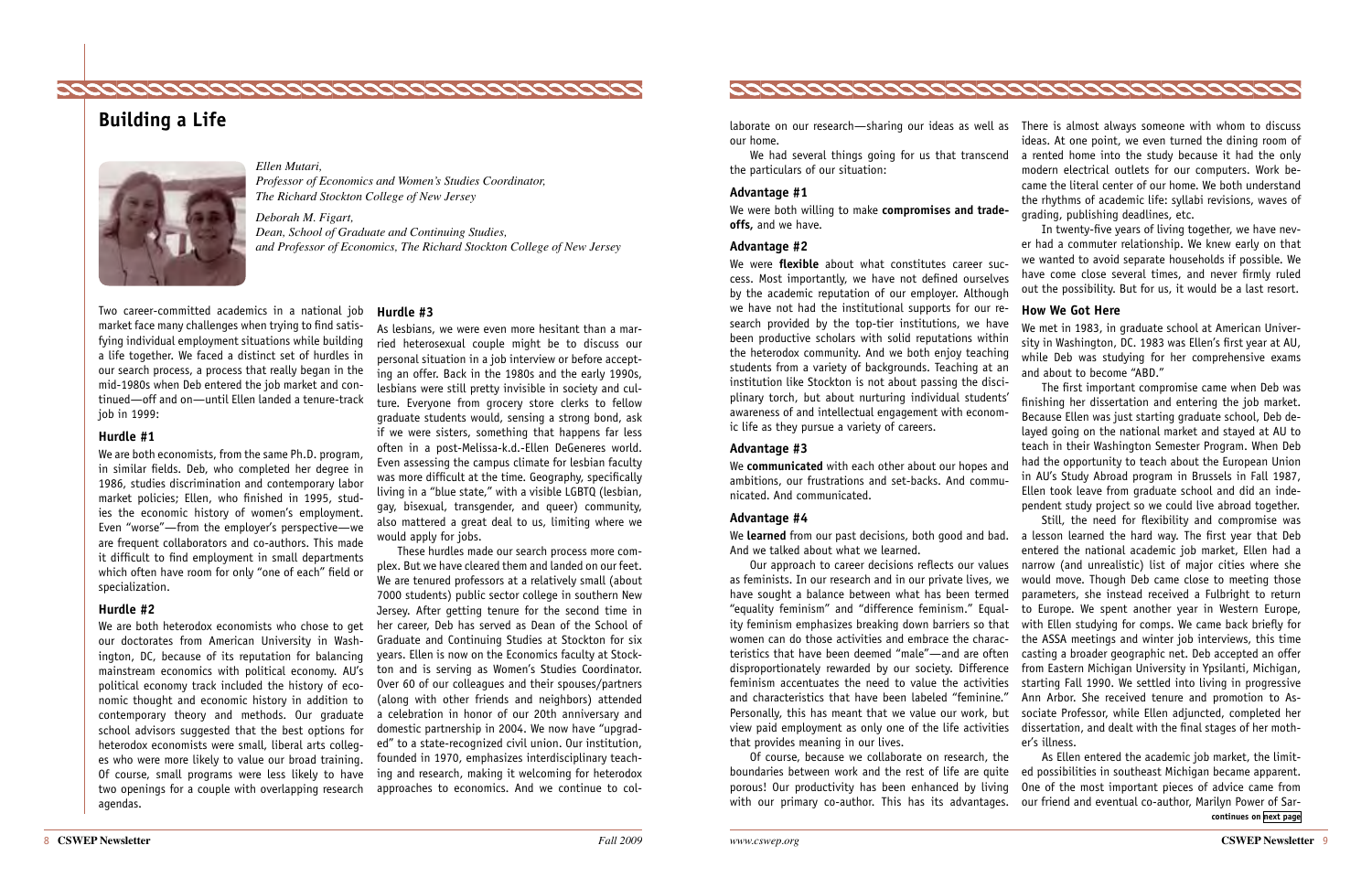

Meeting the requirements and ex- ty. The ultimate goal is not necessarily to hire more couples but rather to improve the processes by which partner hiring decisions are made.

**Dual Careers: Competing for the Best and Brightest**

To set the stage for discussions about successful recruitment and retention in today's academic market, this study begins by exploring vital interrelationships between professional status and personal life. A market economy assumes that professionals are meritorious individuals free to move to maximize their potential, and for many decades employers built recruitment programs around these assumptions. Historically, however, "free-standing individuals" have, in fact, been male heads of households with relatively mobile family units. Now that women are joining the professional world in ever-greater numbers, these assumptions, and the practices and cultures built around them, require rethinking. Moreover, the majority of all professionals today are partnered with other professionals. Dual-career couples need to maximize not one but two careers. Employers in industry, government, and universities are finding that old hiring practices do not always succeed in this new marketplace and are crafting new ways to anchor top talent to their institutions. And, indeed, universities are restructuring hiring practices to accommodate couples. In the same way that universities restructured hiring practices in the 1960s and 1970s in response to increased access to higher education and the advent of equal opportunity legislation, institutions are again today undergoing major transitions in hiring practices with respect to couple hiring. In the U.S., academic couple hiring has increased from 3 % in the 1970s to 13 % since 2000.

- How many dual-career academics are there—we now have the best data nationally on the numbers.
- How can universities attract and retain the best talent?
- Does couple hiring help build a more diverse, equitable, and competitive workforce?
- How can couples best negotiate a dual-career path?
- What policies or practices have universities put in place to facilitate partner hires?

There are three key reasons for universities to take a new look at couple hiring:

pectations of dual-career academic couples—while ensuring the high

quality of university faculty—is one of the great challenges facing universities today. Academic couples (couples in which both partners define themselves as academics) comprise 36% of the American professoriate—representing a deep talent pool that universities cannot afford to overlook.

In August 2008, the Clayman Institute for Gender Research at Stanford University published the results of a national study, [Dual-Career Academic Couples:](http://www.stanford.edu/group/gender/ResearchPrograms/DualCareer/DualCareerFinal.pdf)  [What Universities Need to Know.](http://www.stanford.edu/group/gender/ResearchPrograms/DualCareer/DualCareerFinal.pdf) This study surveyed 30,000 faculty and reviewed dual-career hiring practices at thirteen leading public and private research universities across the U.S. The study asked the following questions:

One purpose of the Stanford report is to help institutions do a better job of partner hiring. (Please note our language here: We use the terms "partner" and "partner hiring" rather than "spouse" or "spousal hiring" because our survey included married and unmarried partners along with same-sex and heterosexual couples). Our number-one recommendation is that universities develop agreed-upon and written policies or guidelines for vetting requests for partner hiring and seeing that process through the universi-

# **Dual Career Academic Couples: University Strategies, Opportunities, Policies**



*Londa Schiebinger, John L. Hinds Professor of History of Science and Director, Michelle R. Clayman Institute for Gender Research, Stanford University*

<span id="page-5-0"></span>

ah Lawrence College: "Don't let tenure become a trap!" Marilyn had left a tenured position at the University of New Hampshire to move to Sarah Lawrence. So we started thinking about our next move.

In the spring of 1994, Ellen had a telephone interview with the Dean of Social and Behavioral Sciences at a public sector college in southern New Jersey that we had never heard of, The Richard Stockton College of New Jersey. Their search for a tenure-track line had failed, but they were willing to offer her a one-year position since her dissertation was incomplete. As we read about Stockton's innovative curriculum influenced by its foundational faculty in the 1970s, we were intrigued by the opportunity to teach both disciplinary and interdisciplinary courses. But we decided not to uproot for a one-year position. Instead, we kept our eyes open for the tenure track line the following year, expecting Ellen to reapply.

When the ad next appeared, Ellen already had some promising campus interviews in the mid-Atlantic region. So at the last minute, Deb applied, even though the job was listed for an assistant professor. A small gesture helped us decide that we had found a comfortable academic home. When the same Dean called to invite Deb for a campus visit, Ellen happened to answer the phone. A male voice asked for Deb Figart. When Ellen asked him to wait one moment, he said, "Oh, is this Ellen? How are you?" The Dean had noticed the same address and phone number from the previous year, as well as the co-authored publications, and reached out. This small acknowledgement of the truth of our personal relationship meant a great deal to us. That Dean is now our Provost and was one of the guests at our Domestic Partnership celebration.

The decision to move in 1995 was also helped by an offer to Ellen of a one-year position with the Graduate Faculty of the New School for Social Research, now

New School University. Deb was able to take a leave from Eastern Michigan instead of a paid sabbatical, and extend it for a second year. After two years, she had to give up tenure at EMU as New Jersey regulations did not permit her to apply for tenure before her fifth year. She did negotiate to keep her title of Associate Professor. Deb earned her second tenure and promotion to Professor in 2000.

Following the position at the New School, Ellen took a series of one-year positions at Rutgers University and Monmouth University. She also went through some discouraging campus interviews where she was asked questions such as: "I see you've published in *Feminist Economics.* Do you consider yourself a militant feminist or a moderate?" Although offered a couple of permanent positions during this four-year job search process, neither felt like a good match. So when friends at Stockton encouraged her to apply for a position in the General Studies Division teaching Developmental Math to students with low SAT scores, it seemed appealing.

This was another example of flexibility and compromise—but one with unforeseen benefits. Teaching quantitative reasoning skills to help students get a solid foundation for their college experience turned out to be gratifying. And because of Stockton's institutional commitment to crossing disciplinary boundaries, Ellen could easily teach some courses in Economics and Women's Studies. Only after receiving tenure and promotion to Associate rank did the invitation of the Economics faculty to join them begin to resonate. Deb had already moved to administration, at least temporarily. Last year, after a period of transition so General Studies could find a replacement, Ellen was moved to Economics.

Our current research focuses on job quality in the casino industry in nearby Atlantic City, NJ. Jobs are an integral part of how people provision for themselves and their families. They are a means of building a life, but not only materially. The social dimensions of the work experience are also important. This research lesson reverberates with our personal experience. Finding the right jobs was only partially about opportunities for individual achievement. It was also about finding a community in which we could build a life together.

*[The dean's] small acknowledgement of the truth of our personal relationship meant a great deal to us.*

**continues on [next page](#page-6-0)**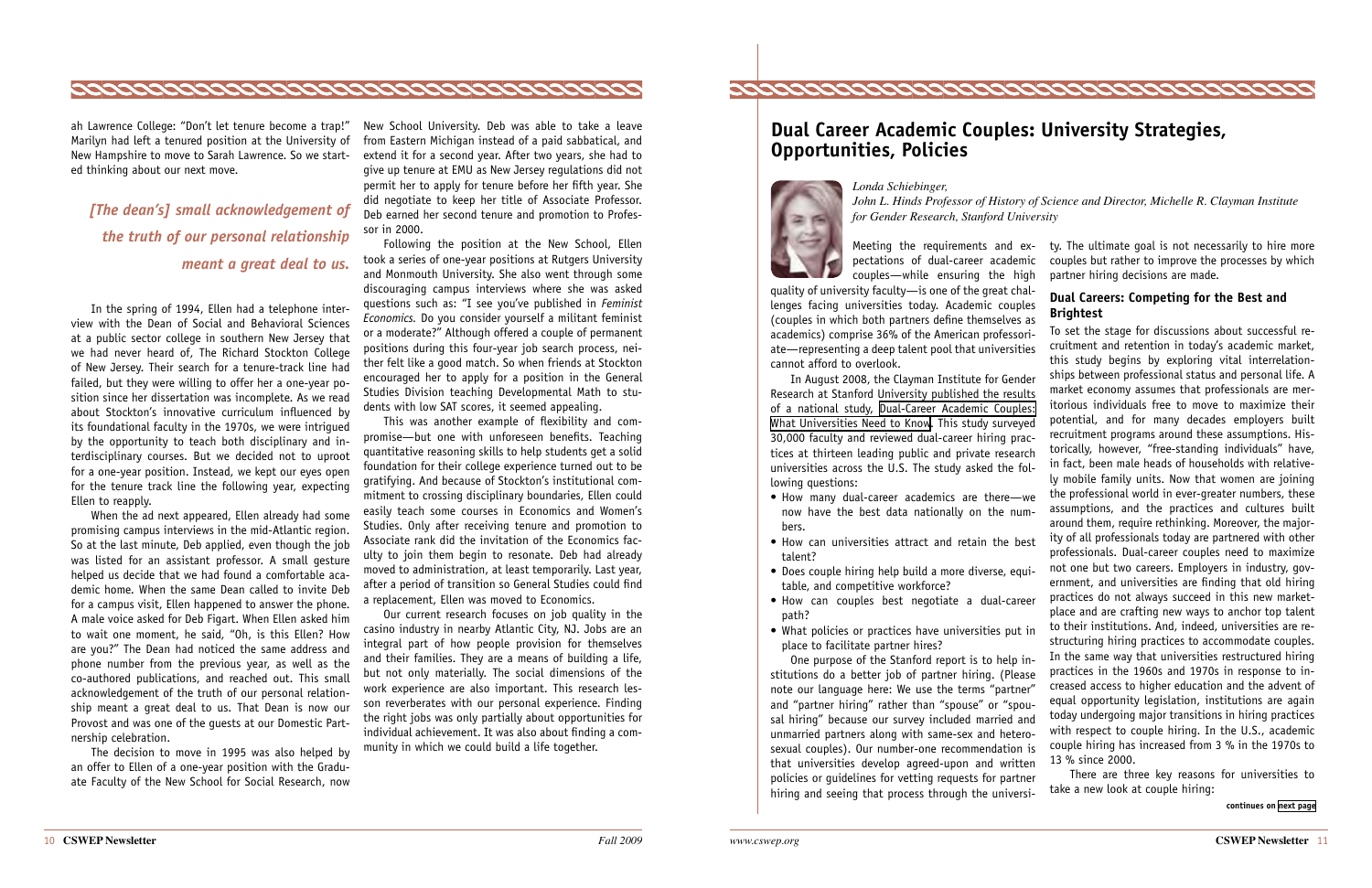"Solo hires" are those respondents to our survey who identify their partner as an academic—but one who is not currently employed in an academic position. For lack of better nomenclature, we call this group solo hires, meaning that only one partner has secured academic employment (partners, of course, may have found work outside academia). their partr y employed in an academic position. For l de academia). <sub>.</sub><br>mers, of course, may have found wor:  $\boldsymbol{\theta}$ pla hirac couple is nave round wo

this latter group; the vast majority of independent hires formed a partnership before each was hired and faced the problem of finding jobs together. Coordinating jobs in this fashion (without specifically negotiating for a second partner) is not easy, and only 61% find work at the same university.

#### *3. Solo Hires*

But the differences between men and women go beyond the numbers to encompass the relative value men **8% Are** and women attach to their partners' careers. In our survey, we asked a question: Whose career comes first in vey, we asked a question: whose career comes more in **Sequential** n: Whose career comes  $\overline{\ }$ ollov

men in academic couples responded "mine," compared to only 20% of academic women (see Figure 3). Academic women overwhelming (59% vs. 45% academic men) answered "we value each career equally."

There is a problem in this asymmetry between men and women's values that leads to one of our most important findings in this study: a good number of women simply will not accept a job unless partners are accommodated. Not only do women more often than men perceive a loss in professional mobility as a result of their academic partnerships (54% for women versus 41% for men), but they actively refuse job offers if their partner cannot find a satisfactory position. In our study, the number-one reason women refused an outside offer was because their academic partners were not offered appropriate employment at the new location. These findings have significant implications: In order to recruit top women institutions need to have a clear process in place to vet partners for hire.

Historically, men more than women have used their market power to bargain for positions for their partners. Men comprise the majority (58%) of "first hires" (or the

### **Recruiting Women: Partners Matter 17% Are Independent**

Couple hiring is particularly important for recruiting and retaining female faculty. Women faculty are more likely than men to be in an academic partnership (40% versus than men to be in an academic partnership (40% versus and men to be in an addedning parametering (to be cerease<br>34%, respectively—Figure 2). In fact, rates of dual hiring are higher among women respondents than among men respondents (13% versus 7%). rticularly important for recruiting an culty. Women faculty are more likel of dual h nan amon in an aca



<span id="page-6-0"></span>

**Excellence.** Our study suggests that couples more **Figure 1.**  and more vote with their feet, leaving or not considering universities that do not support them. Among couple hires in our study, 88% reported that they would have refused an offer had her or his partner not found an appropriate position. Support for dual careers opens another avenue by which universities can compete for the best and brightest. A professor of medicine in our survey commented that talented academics are often partnered, and "if you want the most talented, you find innovative ways of going after them."

**Diversity.** The new generation of academics is more diverse in terms of gender and ethnicity than ever before. With greater diversity comes the need for new hiring practices. Institutions should not expect new participants to assimilate into current practices built around old academic models and demographics. This undermines innovation, opportunity, and equity. New hiring practices are needed to support a diverse professoriate—and one of these practices is couple hiring.





Most dual hires work at the same institution (93%), **Have**  meaning that universities need clear policies for these **21%** types of hires. **Are Single 10%** on (93 **Paraming that universities need clear policies for t Have Most dual hires work at the same ir Home Have Stay**ear po

Seventeen percent of all respondents to our survey are in an academic partnership but secured employment independent of their couple status, at the same or neighboring institution(s).These respondents comprise our group of "independent hires." In these cases, either each partner replied to separate advertisements for positions and was **Have Have Employed Have** hired without mention of a partner, or each already held a faculty position at their current institution before they met and fell in love. Only 20% of respondents fall into

**Have**

**Have Employed**

**Have**

#### **Figure 2.**

**Men and Women Have Different Partnering Patterns**



**Academic women are more likely than men to have academic partners. Academic men are more likely to have stay-at-home partners, whereas academic women are more likely to be single.**

*Percentages do not add to 100 due to rounding.*

#### **Academic couples are more likely than others to value the career of each partner equally. Women more than men say they consider their own and their partners' careers of equal importance across all couple types.**

**Quality of Life.** Faculty today are a new breed determined more than ever to strike a sustainable balance between working and private lives. To enhance competitive excellence, universities are increasingly attending to quality-of-life issues that include partner hiring. While often costly up front, addressing the challenges of faculty members' personal lives may help universities secure their investments in the long run.

#### **Academic Workforce Demographics**

New hiring policies require a clear understanding of workforce demographics as well as the cultural practices and values of faculty in the 21st century. This section identifies three ways that couples enter universities (Figure 1). Developing new definitions and terminology is important as universities refine dual-hiring policies and practices.

#### *1. Dual Hires*

"Dual hires" are couples where both partners are hired as part of a negotiation. The majority of dual hires are appointed "sequentially." Typically, one partner, the "first hire," receives an initial offer and then negotiates for his or her partner. This second partner—who enters the deal through a series of negotiations that generally include a full-blown campus visit and interview—we call the "second hire" in order to overcome the negative terms often applied to this partner, such as "trailing spouse."

#### *2. Independent Hires*

Dual hires also include "joint hires," or that small but growing number of couples who are a known couple and are recruited together by a university—there is no first or second hire. These couples often market themselves and are approached by universities as a package. Both partners may be stars, in which case everyone wants **(n=3,716) (n=5,322)** them and hiring decisions are easy. If each partner is not happily settled at his or her current institution, uni-**34%** versities can recruit the couple strategically by offering both attractive positions. **y** settled at his or her current in: **Have Employed Partner**

75%

**Academic Couples, by Hire Type**



**continues on [next page](#page-7-0)**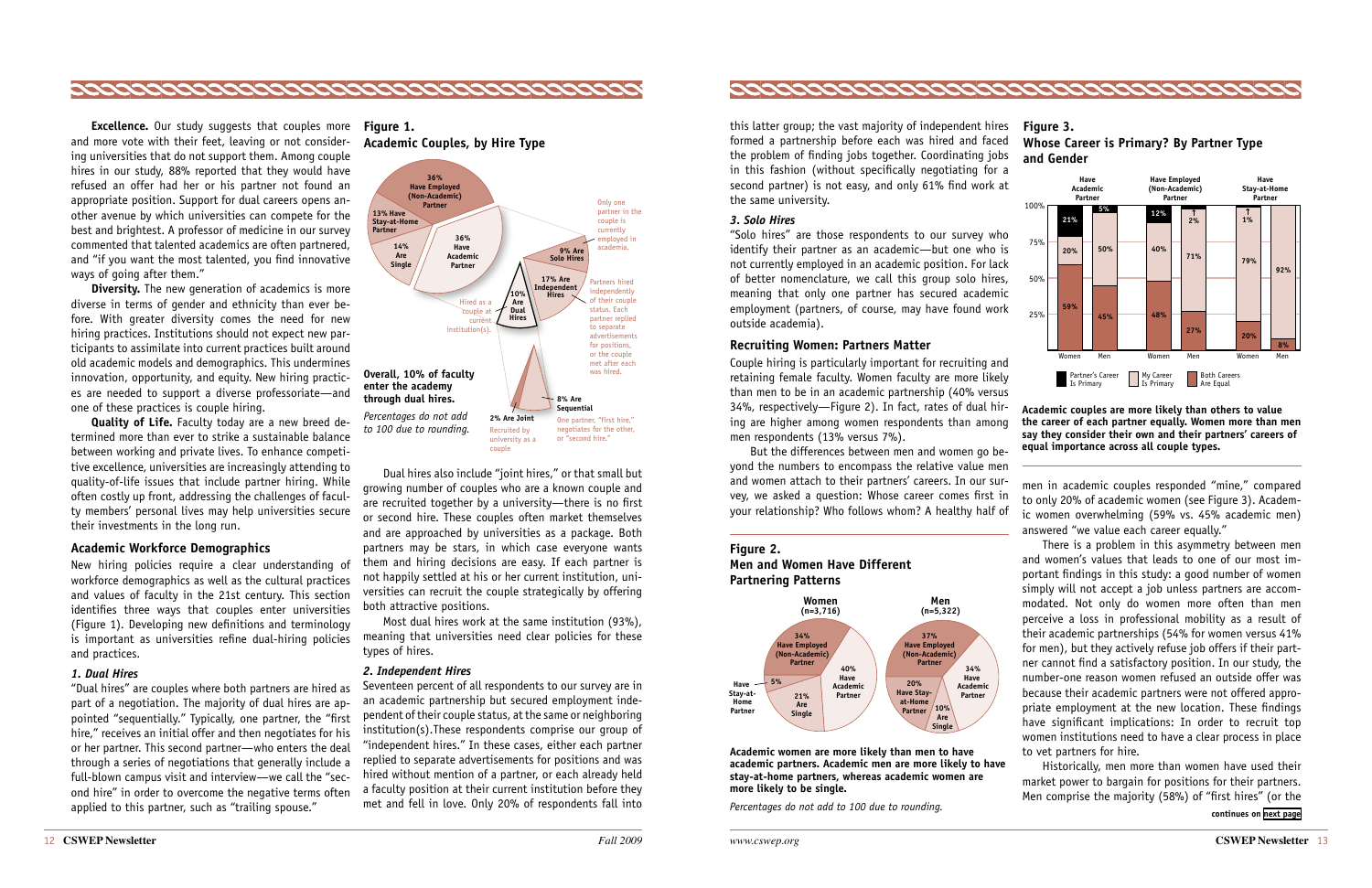## **Agree on Priorities continued from [page 7](#page-3-0)**

that an appointment in an economics department was not necessarily an optimal fit with my goals. Ramsey was excited by opportunities to conduct applied industrial organization research in a business setting. All of these considerations gave us a lot of flexibility: We had different specialties within the field of economics; we were not asking for a joint appointment in the same department; and we were *a priori* very comfortable with high quality nonacademic options. Our priorities and preferences did not always perfectly align with those our advisors but they remained supportive throughout the process.

I only have fond memories of the infamous AEA meetings. We both had a solid set of very promising interviews from top universities, top quality teaching colleges, and the private and public sector. We continued to keep an open mind through the second stage of interviews, pursuing all fly outs. Active conversation ensued between us, almost a test of what we as a newly formed family wanted for ourselves over the next few years. As a dual economist couple invested in policy research we also felt quite strongly that Washington, D.C. would always be an option to us and actually this led us to resist the temptation to settle there right away. We wanted to see if our dual applied-economist careers could work somewhere else first.

• Take time to think through your career and family vs. career priorities with your partner: Who will be the primary earner? Or will you seek equal earning power? Does location matter? How much does location matter and what are the geographic parameters? Is having an academic appointment of highest importance, for one or both of you? At what cost to family life? What other life goals should be considered (having children, be• Agree on how much will be disclosed about family demands and priorities. What will your dissertation committee know about your joint vs. individual aspi-

Our experience was uncommon in part because we made very conscious and very open joint decisions and were very willing to compromise, under the realities of a having a very young child at the time. We also recognized the breadth of opportunities outside of academia despite pressures to pursue academic positions.

- Pursue all potential job options that satisfy the "reasonable option" test: On the one hand, aim high because it is hard to predict what an employer will be able or be willing to negotiate on your behalf or your partner's behalf. On the other hand, aim on target and realistically per your agreed-upon priorities.
- Have the hard conversation about a back-up plan. If only one of you gets the right job, will the other be willing to follow? Or, would each be more willing to take a second-best option because it is the better location or better work hours or better pay?

Today, Ramsey and I feel extremely lucky that we are in the fortunate position of enjoying jobs and careers that we are passionate about and that we have been able to each navigate through all of the rewards and challenges of being active parents.

Reflecting on this process over 10 years later, our advice is the following:

ing near aging parents, pursuing a favorite hobby or related commitment, etc.)?

rations? What will each of you reveal during your first and second interviews? Be consistent with what you are communicating and communicate your boundaries clearly.

*Being married, with a first child (and hence no sleep), and going on a dual job market search may seem like a dangerous mix.*

didn't mention my husband. Why would I apply for a new position when it is likely I would have to give up tenure? I believe that most schools would suspect I was merely trying to negotiate a higher salary with MSU. Revealing the fact that my husband needs a position provides crucial information to any potential employer.

Some of you may disagree, and we have certainly received that advice. One can argue that Drew and I should apply individually and be evaluated as such, and that the proper time to reveal the need for a spousal hire is after an offer has been made or at a campus interview. We couldn't disagree more. Employers need time to create a plan of action when facing a dual hire. Academic couples should attempt to make that task easier, not more difficult.

The other advantage of the early reveal is that it weeds out departments who are not interested or even adamantly against hiring academic couples. The opportunity cost of our time is too high to interview with departments that would ultimately turn us down because they are not interested in a package deal.

#### **Always remember, it never hurts to ask**

I must attribute this characteristic to my red-headed grandmother, who has never been afraid to ask anyone anything. Be brave and courageous and ask. You might be surprised what you learn. I was perusing the May *Job Openings for Economists* this year, which you all know is well after the primary market has closed, when I noticed an ad for a visiting position at an institution I had interviewed with many years ago as a junior candidate. I decided to send an email to one of the professors I had interviewed with to explain our situation. I told her that I realized this was a long-shot given current budgetary constraints, but if the department had any long-term plans that might include two economists who happen to be married to each other, to please let us know. To my surprise, she emailed back a few days later and said let's talk about possibilities. Let's talk, indeed.

The economics job market is not for sissies. If I had decided not to send that email, Drew and I would not be having coffee with a prospective employer to talk about potential jobs. I knew that neither one of us was interested in the visiting position that was advertised in the JOE. But I'm glad I had the courage to inquire about what we *did* want. This may not result in jobs for Drew and me. But we can't expect to receive an offer if we don't ask for one.

So in the spirit of taking my own advice—if anyone wants to hire two economists, one in education policy and the other in experimental, give us a call….



<span id="page-7-0"></span>

first partner hired in a couple recruitment) who respond-hires will, more often than men, seek to place partners ed to our survey. They make up only 26% of second hires (meaning that women are 74% of second hires). This is shocking. An important finding in our study is that recruiting women first breaks the stereotype of senior academics seeking to negotiate jobs for junior partners. Remarkably, more than half (53%) of female first hires who are full professors are partnered with males of equal rank. By contrast, only 19 percent of male first hires who are full professors seek positions for women who are their equals in academic rank.

One university in our study is deploying this information strategically by approving university funds for dual hiring only when a woman and underrepresented minority is the *first hires* and, in this way, seeks to address both diversity and equity issues across the institution. Again and this is important: Senior women first

who are their equals in terms of rank and status. Understanding how men and women think about, and value, their partnerships may help universities refine policies governing couple hiring in ways that promote greater gender equality.

#### **For more information:**

1. Download the Stanford Report (free and online) [http://www.stanford.edu/group/gender/ResearchPro](http://www.stanford.edu/group/gender/ResearchPrograms/DualCareer/DualCareerFinal.pdf)[grams/DualCareer/DualCareerFinal.pdf](http://www.stanford.edu/group/gender/ResearchPrograms/DualCareer/DualCareerFinal.pdf) 

2. Enter our Dual-Career Portal where we provide resources for university administrators, faculty, and graduate students

[http://www.stanford.edu/group/gender/ResearchPro](http://www.stanford.edu/group/gender/ResearchPrograms/DualCareer/index.html)[grams/DualCareer/index.html](http://www.stanford.edu/group/gender/ResearchPrograms/DualCareer/index.html)

## **Still Looking... continued from [page 6](#page-3-0)**

# **CeMent,**

**which has been funded by the American Economic Association and the National Science Foundation, will hold workshops aimed at mentoring junior faculty. There are two upcoming CeMENT Workshops, a regional in November 2009 and a national in January 2010. Only those currently registered will be able to attend, but if you missed these opportunities there will be a regional workshop in 2011 and a national workshop in 2012. You can find out more about CeMENT at CSWEP's website: <http://cswep.org/mentoring/register.htm>**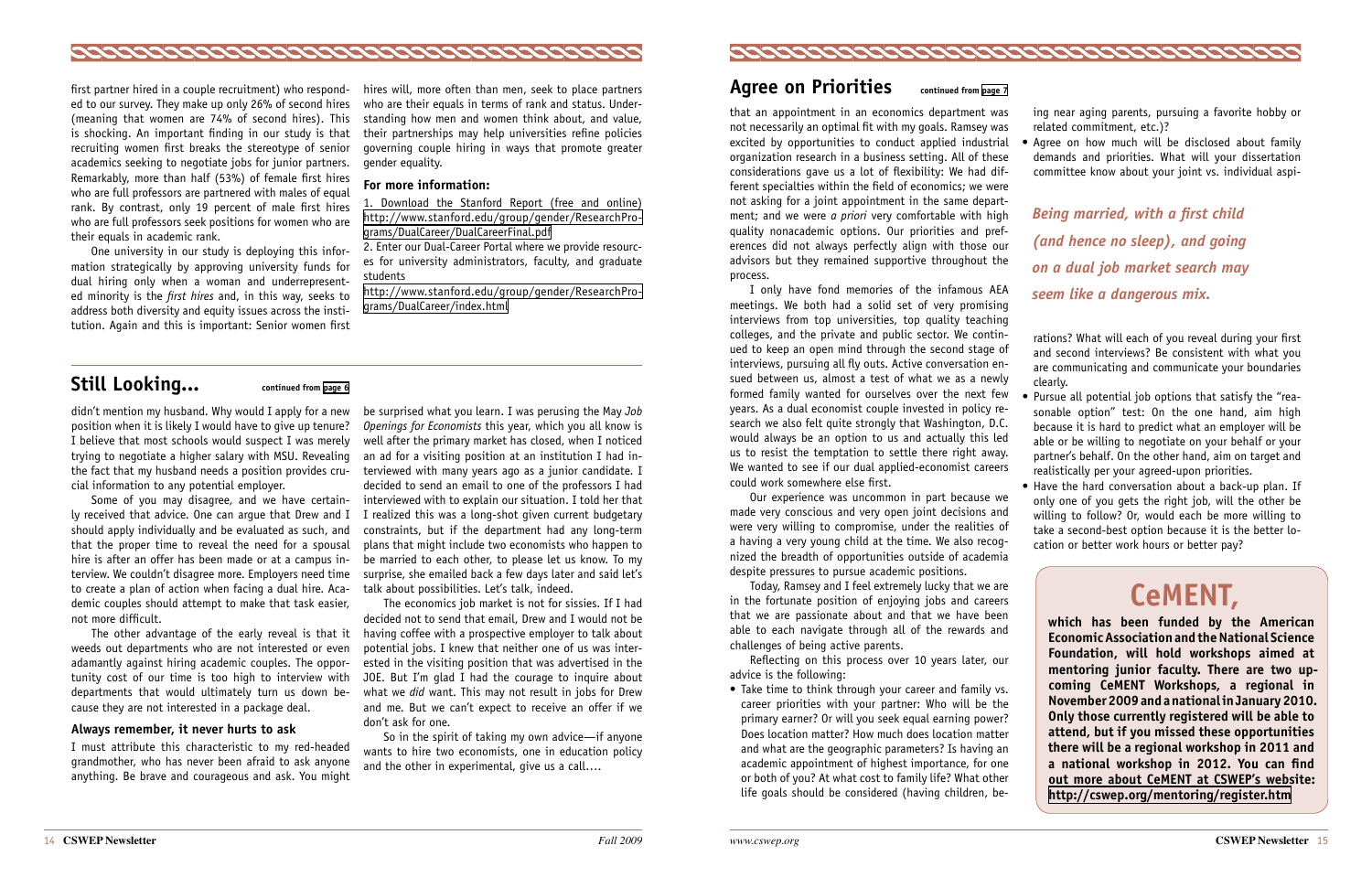16 **CSWEP Newsletter** *Fall 2009 www.cswep.org* **CSWEP Newsletter** 17

partial equilibrium impact on insurance for today's medical technology.

#### **3. What advice do you have for young economists?**

My main advice is to find good mentors…and then follow their advice. I've been incredibly fortunate in this respect. One of the best pieces of advice I've gotten from my mentors is to focus on trying to write a small number of good papers, rather than a larger number of mediocre papers. I didn't always want to hear it (which is probably a sign that it was good and badly needed advice) since I always find it more satisfying to be in the middle of working on a project rather than struggling to design a new project. But I can still remember a very humbling experience when I showed a new paper to a mentor only to be told (after a few nice platitutdes) "remember Amy, it's about quality, not quantity." In the end, even if it was hard to hear, this was really good advice. Every paper—even the not very exciting ones—takes a long time to complete and publish (trust me!), and in the end of the day when you look back on what work you're really excited about or that you hope may have an impact you realize it's really about a very very small number of papers. So learning how to not start projects—and how to kill off projects if they aren't living up to their potential—has been a very hard but extremely valuable lesson.

My other main piece of advice would be to find good co-authors. Again, I've been tremendously fortunate in this area. I've been lucky to work with a series of co-authors who have greatly enriched my understanding of economics as well as my skill set, and helped me move my research in directions that I wouldn't have been able to go in if I were working alone. One of my goals for my own research—and that I try very hard to instill in my students—is to be open to applying whatever technique is best suited to a particular problem. I've always been question-driven rather than method-driven, but this has often taken me to problems best tackled by methods outside my current comfort zone. I've been lucky to be able to team up with co-authors from whom I've been able to learn a great deal. But probably the most important reason to find good co-authors is that it makes the research process so much more fun. I think non-academics have a misplaced stereotype of academia as a rather solitary enterprise. For me, one of my favorite aspects of the profession is the large amount of interaction with interesting and intelligent people—my colleagues, my students, and my coauthors. And, at the end of the day, no one can really share the highs (not to mention the inevitable lows) of a research project with you the way a co-author can.

Annual and Regional Meetings

# **CSWEP Sponsored Events at the 2009 Allied Social Science Associations (ASSA) Annual Meeting**

### *January 3–5, 2010 Atlanta, Georgia*

*Please note that all CSWEP events will take place at the Atlanta Marriott Marquis. Room information for paper sessions, list of sessions and papers follow on the next page.*

*The preliminary program for the 2010 AEA/ASSA Annual Meeting with a list of sessions is now available at:* [http://www.aeaweb.org/aea/conference/](http://www.aeaweb.org/aea/conference/program/preliminary.php) [program/preliminary.php](http://www.aeaweb.org/aea/conference/program/preliminary.php)

### **Sunday, January 3**

### **CSWEP Business Meeting luncheon, 12:30–2:00 p.m., Room M101**

This meeting will include results from the annual survey of economics departments and presentation of the Carolyn Shaw Bell Award to Elizabeth Ellery Bailey.

### **CSWEP Reception, 6:00–7:30 p.m., Room M304**

#### **January 3–5**

### **Hospitality Room**

Once again, CSWEP will host a **Hospitality Room, room M301, from 7:30–4:30 p.m. Jan. 3rd and 4th and 7:30–3:30 p.m. Jan 5th.** You are welcome to come and refresh yourself with light refreshments and wonderful conversations!

# **Child care price freeze!**

**KiddieCorps child care rates will be frozen at the 2009 lower rate of \$10.50 per hour at the Atlanta ASSA! Go to the AEA Annual Meeting web page for more information. [http://www.vanderbilt.edu/AEA/Annual\\_Meeting/index.htm](http://www.vanderbilt.edu/AEA/Annual_Meeting/index.htm)**

# <span id="page-8-0"></span>Amy Finkelstein continued from [page 1](#page-0-0)

so much (and was such a nerd, even at a young age) that I decided to write a second research paper just for fun, this ural and compelling, one thing that was striking to me in one on alligators. In retrospect, it was an early warning on the dangers of research based on a small sample size: the paper was peppered with sentences of the form "Alligators, unlike elephants,…"

It took me a little bit longer than the first grade to figure out what kind of academic I wanted to be. In high school by far my favorite subject was history. So in college I chose political science; it seemed like a great way to try to use history to think about broader questions. But then I discovered a problem: I didn't actually know much, so it was hard to draw on my (non) wealth of historical knowledge to come up with theories of the world. So I gravitated to quantitative political science. I discovered I loved looking for data, playing with data, and doing empirical work. But at the same time I started to realize that I was less interested in politicalscience type questions of why certain policies got enacted and more interested in questions about what the consequences of different policies were. That led me to economics.

I wasn't fully sold on economics until the year I spent in Washington, D.C. at the Council of Economic Advisers (CEA) before going to graduate school. I noticed a funny thing about my job: all of the people I worked for knew how to think through a problem better than I did: how to lay out the issues, how and where to look for evidence to bear on those issues, and how to evaluate the available evidence. It was pretty easy to discover their common denominator: they had all been trained as economists! I was sold. I realized that, while it might not have all the answers, economics provided an organizing framework for approaching a huge range of interesting policies and I wanted to be able to use it. To this day when one of my (vanishingly few) non-economist friends chides me for having such an "economist's approach" to some topic, I take it as a validation of my instinct that economics really would provide me with a way to think about the world (which I realize is probably not what they have in mind when they chide me).

#### **2. How would you describe your research?**

The common theme in my research is insurance. I think it's fair to characterize insurance as my central passion in economics (and perhaps in life). I'm fascinated by insurance because of the potential for adverse selection to impair the efficient operation of private insurance markets, and relatedly, the prospect that government intervention in the private insurance market can improve welfare. Indeed, adverse selection provides the textbook economic rationale for the ubiquitous government intervention in insurance markets from health insurance to auto insurance, to homeowners insurance.

While the theory of adverse selection seems both natgraduate school is that we had remarkably little empirical evidence on the existence of adverse selection in actual insurance markets, let alone the magnitude of its welfare consequences. So I started working on these issues and, in one form or another, I'm still working on them. One of the things that I find particularly exciting—and fun—about working in this area is the active back—and—forth between the theory and the empirics. The original classic asymmetric information theory from the 1970s provided both the motivation and the guidance for the original empirical work on detecting asymmetric information. But one of the things to come out of this empirical work was a realization of the need to modify the original theory in light of some important real-world complications. For example, while the initial theory assumed that individuals differed only in their privately known risk type, evidence that individuals also differ in their risk aversion—and that risk aversion and risk type might be negatively correlated in some markets—suggested that it was possible to get advantageous selection—in which the lower risk have more insurance and the market problem is one of over-insurance—rather than the classic adverse selection result—in which the higher risk have more insurance and the market failure is one of under-insurance.

I also got really lucky in that I ended up doing a lot of my work in health insurance. Initially I gravitated to it simply because I was interested in information problems in insurance in general and there seemed to be a lot of good data in health insurance. But working on health insurance has opened my eyes to a whole range of exciting questions beyond the original information problems that got me into the topic. In particular, one of the things that fascinates me about health insurance and public policy related to health insurance is that it can have dynamic consequences for incentives to develop and adopt new medical technologies. Therefore while a lot of work in this area (including some of my own) looks at the impact of public policy on health insurance coverage, a huge (and relatively overlooked) part of the picture is that this public policy is going to affect the underlying nature of the risk that is being insured. This has led me into a whole new area of research on how the development and adoption of new medical technologies is affected by public policies aimed at affecting insurance coverage for today's technologies. As a result, I've become convinced that it's really important to try to investigate the potential long-run, general equilibrium consequences of alternative health care policies in terms of shaping the nature of medical care for the next generation, and not just their short run,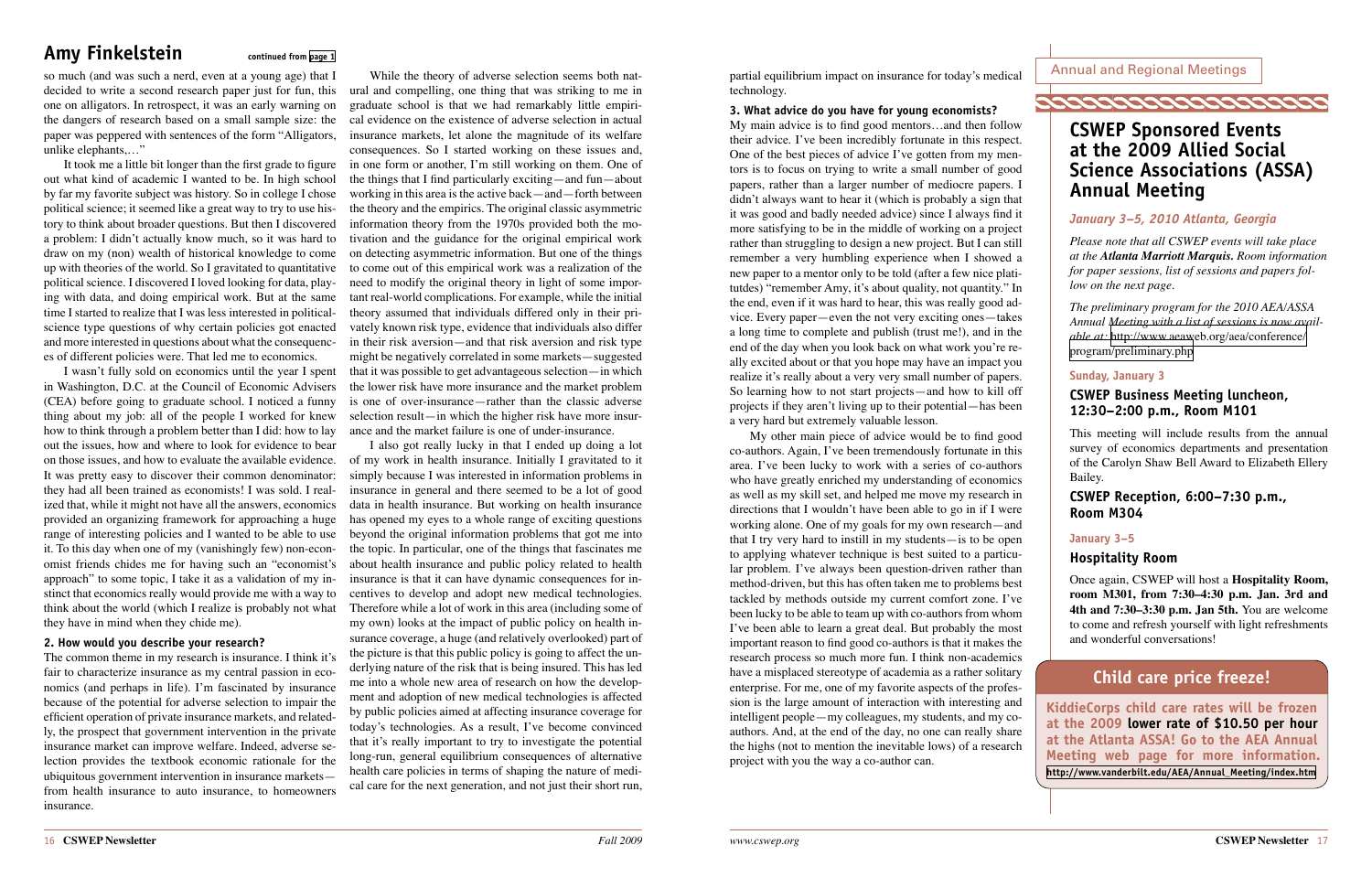

Howard Bodenhorn (Clemson University) and Betsy Stevenson (University of Pennsylvania)

Delia Furtado (University of Connecticut) and Heinrich Hock (Florida State University) *The Effects of Low-Skilled Immigrant Labor on Female Work and Fertility Decisions*

Gulcin Gumus and Jungmin Lee (Florida International University) *Child Adoption and Infertility Treatment Utilization*

Melinda Miller (United States Naval Academy) *The Effect of Slavery on Family Formation*

Melinda Sandler Morrill (North Carolina State University) and Judith K. Hellerstein (University of Maryland) *Macroeconomic Conditions and Marital Dissolution*

#### **January 4, 8:00 am, Room A701**

#### **Impacts of Gender Differences in Risk Aversion**

**Chair:** Nancy Jianakoplos (Colorado State University)

**Discussants:** Mary Ann Feldman (University of North Carolina), Elaina Rose (University of Washington), Olivia Mitchell (University of Pennsylvania)

Andrea Weber (RWI Essen and University of California-Berkeley) and Christine Zulehner (Austrian Institute for Economic Research) *Does Female Employment Influence Firm Survival? Evidence from Start-ups*

Stephen Lich-Tyler (University of North Carolina) and Tansel Yilmazer (University of Missouri) *Portfolio Choice and Risk Attitudes: A Household Bargaining Approach*

Urvi Neelakantan (University of Illinois, Urbana Champaign) and Yunhee Chang (University of Mississippi) *Gender Differences in Wealth at Retirement*

# **Southern Economic**

# **Association Meeting CSWEP Sponsored Sessions**

*Saturday November 21, 2009, San Antonio, Texas*

**8:00 a.m. to 9:45 a.m.**

#### **Women in the Labor Market: Choices and Outcomes**

**Chair:** Melinda Pitts (Federal Reserve Bank of Atlanta) **Discussants:** Jill Janocha (American University), Sarah Hamersma (University of Florida), Phani Wunnava (Middlebury College)

Colleen Manchester, Lisa Leslie, and Tae-Youn Park (University of Minnesota) *Screening for Commitment: The Effect of Maternity Leave Use on Wages*

Jill Kearns (University of Kentucky) *To Switch or Not to Switch* 

Kusum Mundra (Rutgers University) *Earning Gap across Gender in the U.S. 1980–2005: a Dual-earner Couples v. Single Head Analysis* 

#### **10:00 a.m. to 11:45 a.m.**

### **Issues in Health and Education**

**Chair:** Susan Averett (Lafayette College) **Discussants:** Jeffrey DeSimone (University of Texas-Arlington), Gary Fournier (Florida State University), Joe Sabia (American University), Angela Fertig (University of Georgia)

Arati Dahal and Angela Fertig (University of Georgia) *Mental Health and Spending*

Benjamin Ho (Cornell University) and Elaine Liu (University of Houston) *Does Sorry Work? Apologies in Medical Malpractice: The Impact of "Apology" Laws*

Dara Lee (Boston University) *Study, Work, or Play? The Impact of Repealing Blue Laws on Educational Attainment* 

Sharmistha Self (Missouri State University) and Richard Grabowski (Southern Illinois University) *Is there Gender Bias in Participation in Early Childhood Education Programs in Developing Countries? Role of Mother's Education*

#### **3:00 p.m. to 4:45 p.m.**

### **A Menagerie of Topics and Why**

**Chair:** Kathryn Anderson (Vanderbilt University) **Discussants:** Donna Ginther (University of Kansas), Anita Alves Pena (Colorado State University), Aniruddha Bagchi (Kennesaw State University), Jenny Minier (University of Kentucky)

Ellen Meade and Martha Starr (American University) *Women's Work in the AER Papers & Proceedings* 

Catalina Amuedo-Dorantes (San Diego State University) and Kusum Mundra (Rutgers University)

### <span id="page-9-0"></span>**2010 ASSA AEA Annual Meeting— CSWEP Sessions**

#### **January 3, 2:30 pm, Room A708**

#### **Joint CSWEP and CSMGEP Panel Session: Evidence on AEA and NSF Mentoring Programs**

**Chair:** William A. Darity, Jr. (Duke University) **Discussants:** Hank Farber (Princeton University), Claudia Goldin (Harvard University), Mark Lopez (Pew Hispanic Center), and Rhonda Sharpe (Bennett College for Women).

Francine Blau (Cornell University), Rachel Croson (University of Texas, Dallas), Janet Currie (Columbia University) and Donna Ginther (University of Kansas) *Can Mentoring Help Female Assistant Professors? The Case of CSWEP's CeMENT Program*

Charles Becker (Duke University) and Gregory Price (Moorehouse College) *Impact of Pipeline Mentoring Programs*

### **CSWEP Non-Gender Sessions (Personnel Economics):**

#### **January 3, 10:15 am, Room A701**

#### **Risk and Retention in the Workplace: The Effect of Gender and Incentives**

**Chair:** Linda Bell (Haverford College) **Discussants:** Lise Vesterlund (University of Pittsburgh), John Bishop (Cornell University) and Judy Hellerstein (University of Maryland)

Kerry Pannell (Depauw University) and Dorothea Herreiner (Loyola Marymount University) *Women's Labor Choices in Promotion Tournaments: Experimental Evidence* 

Colleen Flaherty Manchester (Carlson School of Management, University of Minnesota) *Learning Through the Lens of Your Job: The Effect of Employer-Financed Education on Retention*

Cynthia Bansak (St. Lawrence University), Mary Graham (Clarkson University) and Allan Zebedee (Clarkson University) *The Effects of Gender Composition of Top Management on the Economic Fallout*

#### **January 5, 10:15 am, Room L508**

#### **Empirical Issues in Personnel Economics**

**Chair:** Marianne Bertrand (University of Chicago Booth School of Business)

**Discussants:** Chad Syverson (University of Chicago), Katherine Shaw (Stanford University) and Casey Ichniowski (Columbia University)

Lan Shi and Christina Tapia (University of Washington) *The Disciplining Effect of Concern for Referrals for Better Informed Agents: Evidence from Real Estate Transactions* 

Maria Guadalupe (Columbia University), Julie Wulf (Harvard Business School) and Amanda Starc (Harvard Business School) *Firm Organizational Structure and Productivity*

Fali Huang (Singapore Management University) and Peter Cappelli (The Wharton School, University of Pennsylvania) *Applicant Screening and Performance-Related Outcomes* 

#### **CSWEP Gender Sessions:**

**January 4, 10:15 am, Room A701**

#### **Pay, Promotion, and Stability: Women in the Labor Market**

**Chair:** Francine Blau (Cornell University) **Discussants:** Mary Daly (Federal Reserve Bank of San Francisco), Donna Ginther (University of Kansas), Debra Barbezat (Colby College) and John Haltiwanger (University of Maryland)

Elsie Echeverri-Carroll and Sofia G. Ayala (Uni-versity of Texas-Austin) *High-Tech Industries and the Gender Wage Gap: A Test of the Skill-Biased Polarization Hypothesis*

Colleen Flaherty Manchester, Lisa M. Leslie and Amit Kramer (University of Minnesota) *Is the Clock Still Ticking? The Effect of Clock-stoppage on Faculty Promotion, Retention, and Wages*

Christina E. Hilmer and Michael J. Hilmer (San Diego State University) *Are There Gender Differences in the Job Mobility Patterns of Academic Economists?*

Catalina Amuedo-Dorantes (San Diego State University) and Miguel A'. Malo (University of Salamanca) *Do Men Enjoy Greater Job Stability Thanks to Women? Gender Differences in Establishments' Employment Practices*

#### **January 3, 8:00 am, Room International C**

#### **Work, Fertility, and Family Formation**

**Chair:** H. Elizabeth Peters (Cornell University) **Discussants:** Una Osill (Purdue University at Indianapolis), Lisa Gennetian (The Brookings Institution),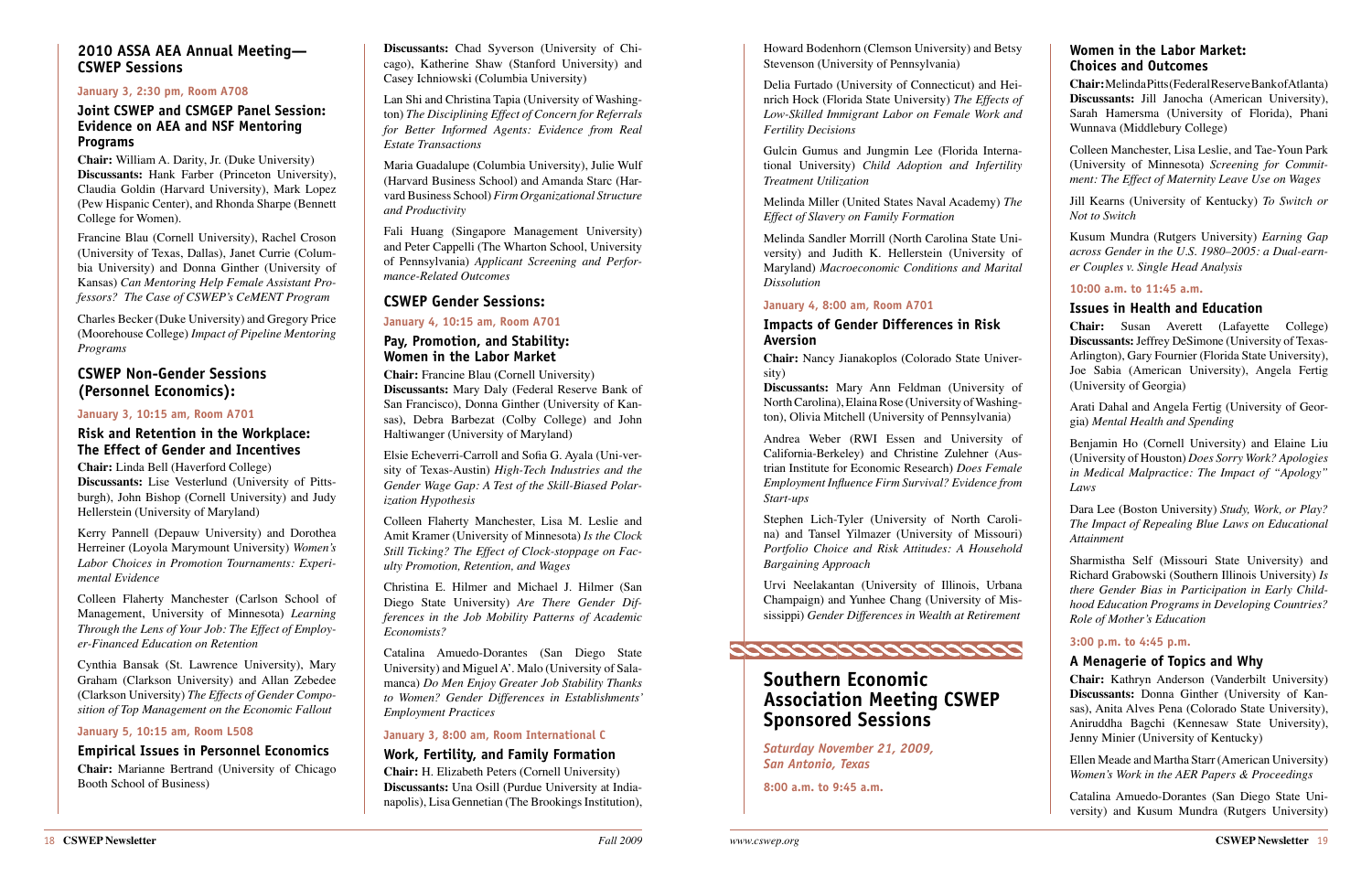Please note that your CSWEP abstract submission is distinct from submissions in response to the EEA general call for papers. Any abstract not accepted for a CSWEP sponsored session will be passed on to the EEA. Further information on the EEA meetings is available at<http://www.iona.edu/eea/>



# **AEAStat: Committee on Economic Statistics: Call for Papers**

The Committee on Economic Statistics of the American Economic Association (AEA) will sponsor three sessions at the January 2011 AEA meetings to be held in Denver CO and seeks proposals either for individual research papers or for sessions of three to four papers on economic measurement topics. Any proposal for a paper or session on a topic related to the measurement of economic activity is welcome. The Committee is particularly interested in receiving submissions related to the statistical issues arising from the financial crisis and potential changes in financial regulations, markets, and institutions. One of the three sessions organized by the Committee will be published in the AER Papers and Proceedings volume. Abstracts for individual papers or for the papers to be included in a proposed session should be submitted no later than **December 15, 2009** to Matthew D. Shapiro, Chair of the AEA Committee on Economic Statistics, at [aea-stat@umich.edu](mailto:aea-stat@umich.edu).

# **2010 Western Economic Association Meetings Call for papers**

CSWEP will be sponsoring sessions at the 2010 Western Economic Association International (WEAI) meetings, to be held at the Hilton Portland & Executive Tower, Oregon, Jun. 29–Jul. 3, 2010. Deadline for submission of session proposals is **January 10, 2010.**

One or two sessions are available for persons submitting an entire session (3 or 4 papers) or a complete panel on a specific topic in any area of economics. The organizers should prepare a proposal for a session (including chair, abstracts, and discussants) or Phone: 610-896-1014 and panel (including chair and participants) and submit [usm.maine.edu](mailto:cswep@usm.maine.edu) . by email before January 10, 2010.

# **Take Note**

**The CSWEP Business Meeting at the AEA Annual Meeting January 2010 will be a light lunch meeting on January 3, from 12:30–2:00 p.m. in Room M101. The reception will remain scheduled in the evening at 6:00 p.m., Room M304.**

**Summer Fellowship** *deadline for applications for 2010 is*  **February 19, 2010** <http://www.cswep.org/summerfellows/index.htm>

<span id="page-10-0"></span>*The Role of Immigrants' Legal Status in Homeownership* 

Paul Zimmerman and Julie Carlson (U.S. Federal Trade Commission) *Competition and Cost Pass-through in Differentiated Monopolies*

Solomon Polachek (State University of New York-Binghamton) and Daria Sevastianova (University of Southern Indiana) *Modeling Conflict in the Empirical Macroeconomic Framework a Sensitivity Analysis*



## **Western Economic Association International 84th Annual Conference**

#### *June 29-July 3, 2009*

**CSWEP Session Summary**

**Marriage, Divorce, and Mortality**

**Chair:** Martha Olney, University of California, Berkeley

Visit the CSWEP website for descriptions of the papers on Marriage, Divorce and Mortality on the "Sessions Summaries" page at: [http://cswep.org/ses](http://cswep.org/session_summaries.htm)[sion\\_summaries.htm](http://cswep.org/session_summaries.htm)

# **Eastern Economics Association Meetings**

**COOCOOCOOCOOCOOCOOCOO** 

CSWEP will be sponsoring sessions at the Eastern Economics Association meetings. The meetings will be held in Philadelphia at the Loews Philadelphia Hotel on February 26–February 28, 2010. In addition to a session on gender differences, CSWEP session topics are open and all abstracts are welcome. Onepage abstracts should include your name, affiliation, mail and e-mail address, and phone and fax numbers. Abstracts can be sent via mail or e-mail.

One or two additional sessions will be organized by the Western representative. Abstracts for papers in the topic areas of gender or race/ethnicity; economic history; economic demography; or economics of education are particularly solicited. Abstracts in other areas are also welcome.

Please email complete session proposals, panel discussion proposals, or abstracts (1–2 pages, include names of authors, affiliations, addresses, email contacts, paper title) by January 10, 2010 to:

Martha Olney, CSWEP Western Representative Adjunct Professor of Economics University of California, Berkeley Email: [olney@berkeley.edu](mailto:olney@berkeley.edu) Phone: 510-642-6083

Please note that this submission is separate from any submission sent in response to the WEAI's general call for papers. For more information on the WEAI meetings, please see [http://www.weainternational.](http://www.weainternational.org/conferences.htm) [org/conferences.htm.](http://www.weainternational.org/conferences.htm) CSWEP is unable to provide travel assistance to meeting participants. Please make other arrangements for covering your travel and meeting costs.

Abstracts should be submitted by **November 16, 2009** to Linda Bell Haverford College 370 Lancaster Avenue Haverford, PA 19041 [lbell@haverford.edu](mailto:lbell@haverford.edu)

# **January 2011 American Economic Association Meeting Call for Abstracts**

CSWEP will sponsor sessions at the January 2011 American Economic Association meetings in Denver. We will be organizing three sessions on genderrelated topics and three sessions on housing and real estate topics. Real estate and housing abstracts will be jointly reviewed as we are hoping to co-sponsor at least one session with [WREN](http://www.vanderbilt.edu/AEA/calendar_order.htm) (Women in Real Estate Network) a working committee of AREUEA (American Real Estate and Urban Economics Association). Accepted papers will be considered for publication in the Papers and Proceedings issue of the *American Economic Review.*

Abstracts of individual papers and complete session proposals will be considered. E-mail a cover letter (specifying to which set of sessions the paper is being submitted) and a copy of a one- to two-page abstract (250–1000 words), clearly labeled with the paper title, authors' names, and contact information for all the authors by **February 26, 2010** to [cswep@](mailto:cswep@usm.maine.edu)





for additional information

Calls for Papers and Abstracts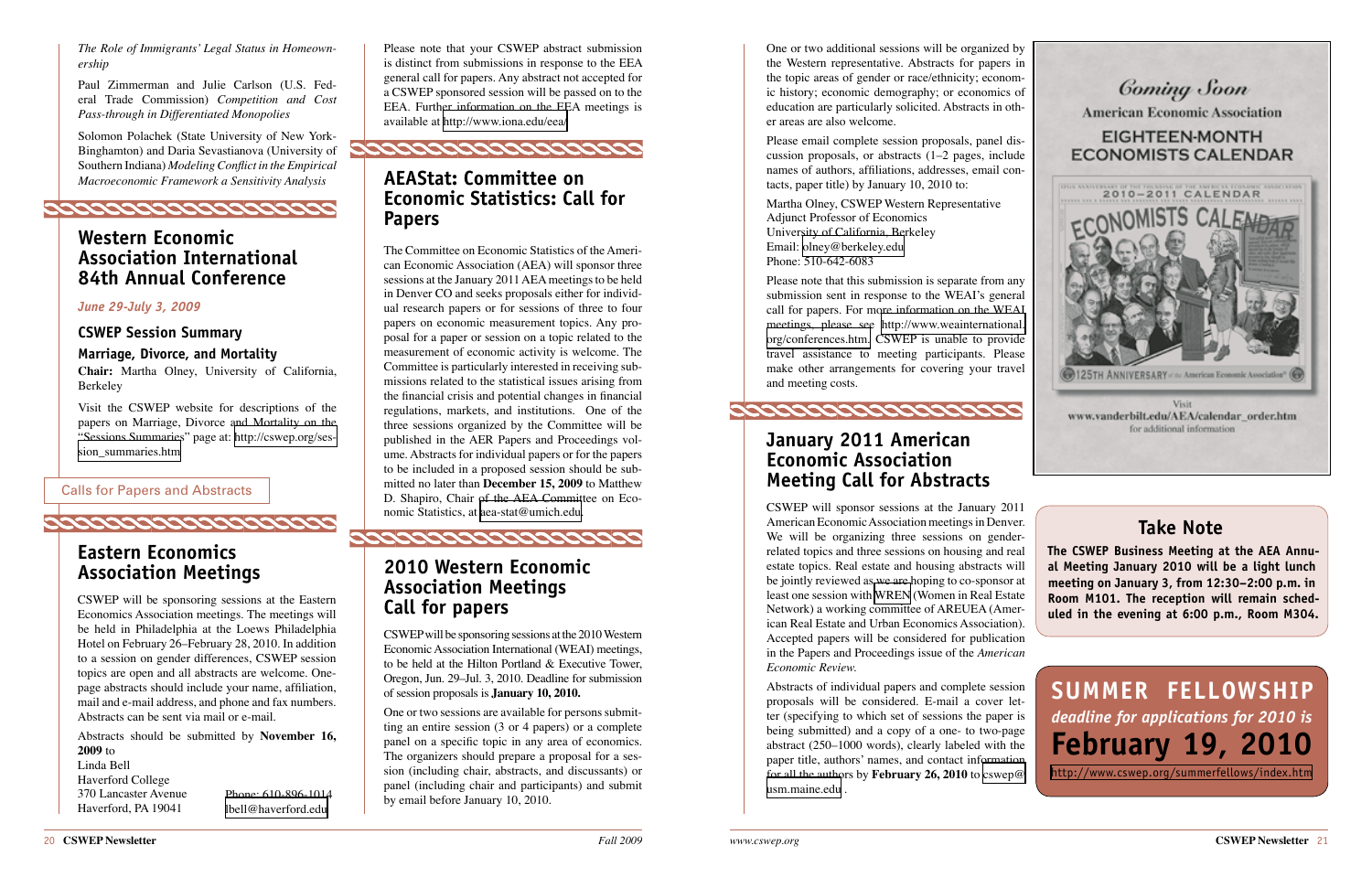**"We need every day to herald some woman's achievements... go ahead and boast!" —Carolyn Shaw Bell**

Past CSWEP Chair, **Francine D. Blau,** was named one of the five inaugural Academic Fellows of the Labor and Employment Relations Association (LERA).

**Francine D. Blau, Marianne A. Ferber** and **Anne E. Winkler** published the 6th edition of their widely used textbook, *The Economics of Women, Men, and Work* (Pearson/Prentice-Hall) in July 2009.

Our former Elaine Bennet Awardee, **Esther Duflo,** an MIT economist who analyzes poverty in Africa and South Asia, is one of this year's recipients of the MacArthur "genius awards." Read all about it at: [http://www.nytimes.](http://www.nytimes.com/2009/09/22/arts/22macarthur.html?scp=3&sq=felicia%20lee&st=cse) [com/](http://www.nytimes.com/2009/09/22/arts/22macarthur.html?scp=3&sq=felicia%20lee&st=cse)

Professor **Mieke Meurs** received the 2008-2009 Scholar Teacher award—the highest honor bestowed upon a faculty member at American University. Kudos to Professor Meurs!

Congratulations to American University Professors **Martha Starr** and **Kara Reynolds,** who received tenure this year. They join Mary Hansen, Maria Floro, Mieke Meurs, and Ivy Broder. Women now hold 6 of the 18 tenured faculty positions in the Economics Department.

**Caren Grown** of American University is bragging about AU's three new graduate programs in gender analysis in economics. See [http://](http://www.american.edu/cas/economics/index.cfm) [www.american.edu/cas/economics/index.cfm](http://www.american.edu/cas/economics/index.cfm)  and check out the tracks in both the MA and Ph.D. programs as well as a Gender Analysis in Economics graduate certificate program!

# **BRAG BOX**

#### NAME: \_\_\_\_\_\_\_\_\_\_\_\_\_\_\_\_\_\_\_\_\_\_\_\_\_\_\_\_\_\_\_\_\_\_\_\_\_\_\_\_\_\_\_\_\_\_\_\_\_\_\_\_\_\_\_\_\_\_\_\_\_\_\_\_\_\_\_\_\_\_\_\_\_\_\_\_\_ MAILING ADDRESS: \_

CITY, STATE, ZIP:

E-MAIL ADDRESS:

# **HOW TO RENEW/BECOME A CSWEP ASSOCIATE**

CSWEP is a subcommittee of the AEA, charged with addressing the status of women in the economics profession. It publishes a three-times-a-year newsletter that examines issues such as how to get papers published, how to get on the AEA program, how to network, working with graduate students, and family leave policies. CSWEP also organizes sessions at the annual meetings of the AEA and the regional economics associations, runs mentoring workshops, and publishes an annual report on the status of women in the economics profession.

CSWEP depends on the generosity of its associates to continue its activities. If you are already a CSWEP associate and have not sent in your donation for the current year (January 1, 2009–December 31, 2009) we urge you to renew your status. All donations are tax-deductible. If CSWEP is new to you, please explore our website, **[www.cswep.org](http://www.cswep.org)** to learn more about us.

# **Students receive free complimentary CSWEP associate status. Just indicate your**

**student status below.** Thank you!

If you wish to renew/become an associate of CSWEP you have two options:

#### **OPTION 1: ONLINE PAYMENT**

Use this link: <http://cswep.org/OnlineDonation.htm> It's quick, convenient and secure. We accept Mastercard, Visa and American Express.

**OPTION 2: MAIL** 

If paying by check or if you are a student, please send your donation to:

#### **CSWEP Membership**

**4901 Tower Court**

**Tallahassee, FL 32303** (Please make check payable to CSWEP Membership)

Please supply your email address which will enable us to deliver your CSWEP Newsletter electronically. Doing so saves CSWEP postage costs and is another way to support our activities.

I authorize CSWEP mation of interest

Donation Amount:  $\square$  \$25.00 (associate level, receiving the CSWEP Newsletter via email)  $\Box$  \$35.00 (associate level, receiving the CSWEP Newsletter via post)  $\Box$  \$50.00  $\Box$  \$75.00  $\Box$  \$100.00  $\Box$  Other

#### **If for some reason you need to have this newsletter sent by U.S. Post, which will increase your donation by \$10 per year, please check here**

 $\Box$  check here if currently an AEA member

 $\square$  check here if currently a student Institution:

Expected Graduation Date:

| to release my contact information to other organizations that wish to share infor- |  |  |  |  |
|------------------------------------------------------------------------------------|--|--|--|--|
| with CSWEP members. $\Box$ yes $\Box$ no                                           |  |  |  |  |

If paying by check please send your donation to CSWEP, c/o Joan Haworth, Ph.D.; 4901 Tower Court; Tallahassee, FL 32303 (Please make check payable to CSWEP).

#### **Please visit our website <http://www.cswep.org/>**

To no longer receive mail from CSWEP, please email [cswepmembers@ersgroup.com](mailto:cswepmembers@ersgroup.com) or write to the address provided above.



**Already a CSWEP Associate? Consider joining the American Economic Association. CSWEP is a subcommittee of the AEA, which subsidizes many of our activities. In addition to all the perks associated with AEA membership, part of your dues will help to support CSWEPsponsored programs, like the mentoring program. To join, go to [http://www.vanderbilt.edu/AEA.](http://www.vanderbilt.edu/AEA)**

**Check out our online hyperlinked Newsletter which can be emailed to you as a condensed pdf! If you want to continue to receive your Newsletter by snail mail, note that the requested donation amount has increased to** 

# **Committee on the Status of Women in the Economics Profession**

# <span id="page-11-0"></span>**Nominations Sought**  *for the NSF 2010*  **Alan T. Waterman Award**

The National Science Foundation is pleased to accept nominations for the 2010 Alan T. Waterman Award. Each year, the Foundation bestows the Waterman Award to recognize the talent, creativity and influence of a singular young researcher. Established in 1975 in honor of the Foundation's first Director, the Waterman Award is the Foundation's highest honor for researchers under the age of 35.

Nominees are accepted from any field of science or engineering that NSF supports. The award recipient will receive a medal and an invitation to the formal awards ceremony in Washington, DC. In addition, the recipient will receive a grant of \$500,000 over a three-year period for scientific research or advanced study in any field of science or engineering supported by the National Science Foundation, at any institution of the recipient's choice.

#### **Eligibility and Selection Criteria**

Candidates must be U.S. citizens or permanent residents and must be 35 years of age or younger or not more than 7 years beyond receipt of the Ph.D. degree by December 31 of the year in which they are nominated.



Candidates should have demonstrated exceptional individual achievements in scientific or engineering research of sufficient quality to place them at the forefront of their peers. Criteria include originality, innovation, and significant impact on the field.

For detailed nomination information, please visit [https://](https://www.fastlane.nsf.gov/honawards/) [www.fastlane.nsf.gov/honawards/](https://www.fastlane.nsf.gov/honawards/) 

Complete nomination packages, consisting of nominations and four letters of reference, are due by **November 5, 2009.** The nominations and letters must be received through the FastLane system. Please contact the Program Manager for the Alan T. Waterman Award at [waterman@](mailto:waterman@nsf.gov) [nsf.gov](mailto:waterman@nsf.gov) or 703-292-8040 if you have any questions. You may also visit [http://www.nsf.gov/od/waterman/water](http://www.nsf.gov/od/waterman/waterman.jsp)[man.jsp](http://www.nsf.gov/od/waterman/waterman.jsp) for more information.

The nomination of deserving colleagues is one of the most important and gratifying aspects of service in the scientific community. Please help celebrate the contributions of a promising young researcher by submitting a nomination for the Alan T. Waterman award.

# **Attention Associates!**

**CSWEP is moving towards an online database membership system! We hope to have an updated system for you soon!**

**One-third of the CSWEP budget comes from donations**  *P lease* **contribute!**